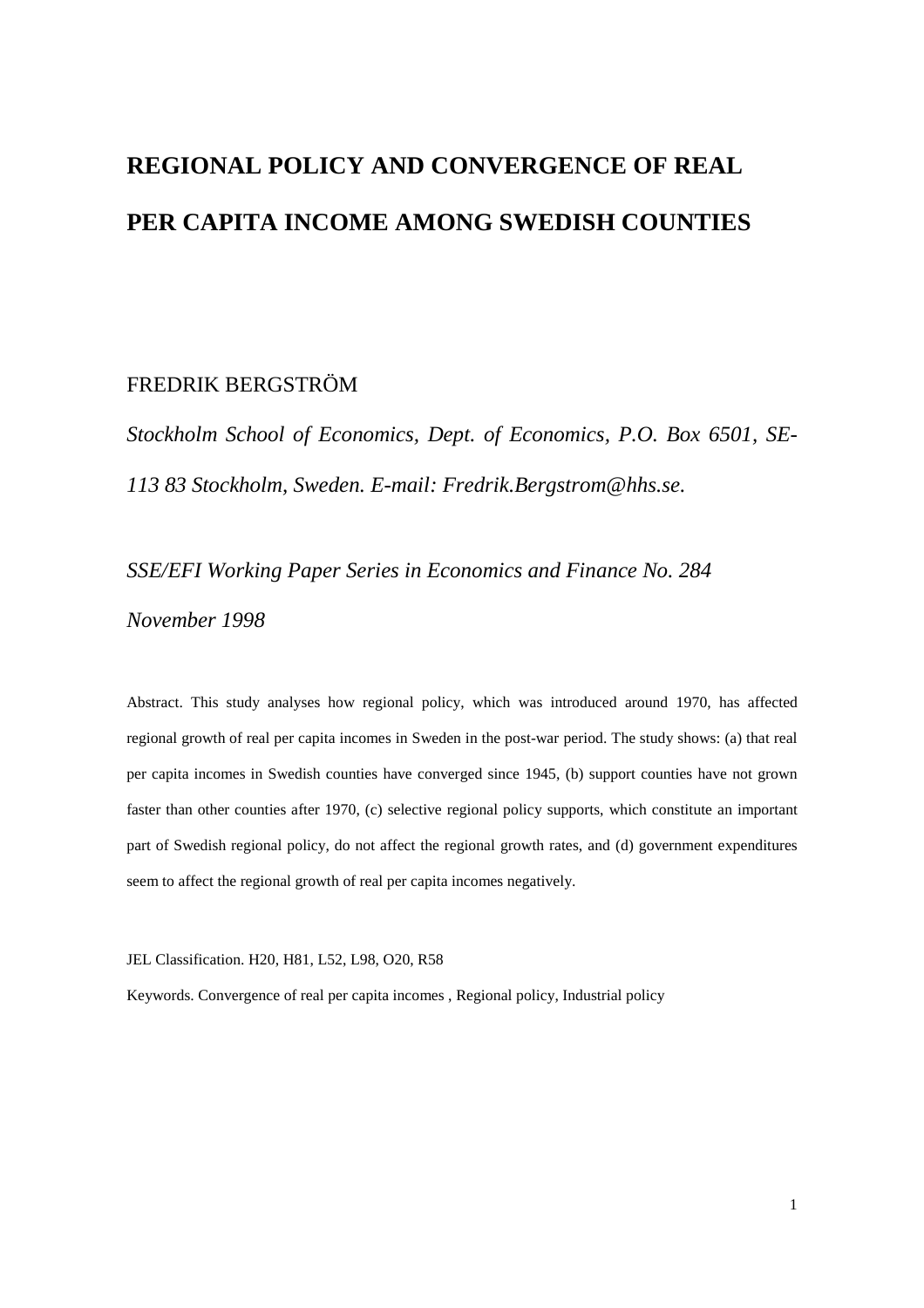### **1. INTRODUCTION**

To increase growth of real per capita income in poorer regions, governments all over the world grant different types of support to industry in backward regions.<sup>1</sup> To motivate the subsidies, it is often argued that the government must intervene, because in a market economy, firms tend to invest more in central regions than in the periphery, and as a consequence, regional inequalities tend to increase over time.<sup>2</sup>

The purpose of this paper is to examine regional growth in Sweden and the role of regional policy there. We are interested both in whether this government policy has been motivated or not (does per capita income per capita among Swedish regions really tend to diverge over time?) and in the effects of regional policy. We focus on Sweden for two reasons. Detailed studies of the effects of Swedish regional policy subsidies indicate that these instruments have been relatively inefficient<sup>3</sup>, and therefore a study that examines whether or not an important long-term objective of regional policy has been reached, seems to be motivated. Second, because different regional policies that have been employed in Sweden for a long time are now also becoming increasingly important in the EU, studies of the Swedish experiences can yield some information that might be useful for EU policy makers.

<sup>&</sup>lt;sup>1</sup> In 1994 the EU granted 26 Billion ECU via the structural funds (see EU, 1995a, and Jones, 1996). In addition to the structural funds, the European Commission reports that in 12 European countries in 1992 about 94 Billion ECU were transferred nationally to industry (see EU, 1995b). These supports can to a large extent be considered as regional policy aid.

 $2$  For example, the European Investment Bank claims, "At times of weak economic performance there would, without corrective mechanisms, be a tendency for capital investment and hence growth and employment within a unified economic area to gravitate largely towards the most prosperous regions. This is relevant to Europe, where two thirds of the regions accounting for 50% of its population still have a below-average per capita product. … That is why, in accordance with its primary remit, the EIB devotes on average more than two thirds of its financing to the development of regions facing structural or industrial redevelopment problems. Such operations interlink with grants from the Structural Funds managed by the European Commission in a mutually reinforcing way." (From the homepage of the European Investment Bank, http://www.eib.org/obj/dev.htm, 1 August, 1997).

<sup>3</sup> For example, Bohm & Lind (1988) find that regional policy subsidies do not affect employment in the targeted regions and firms.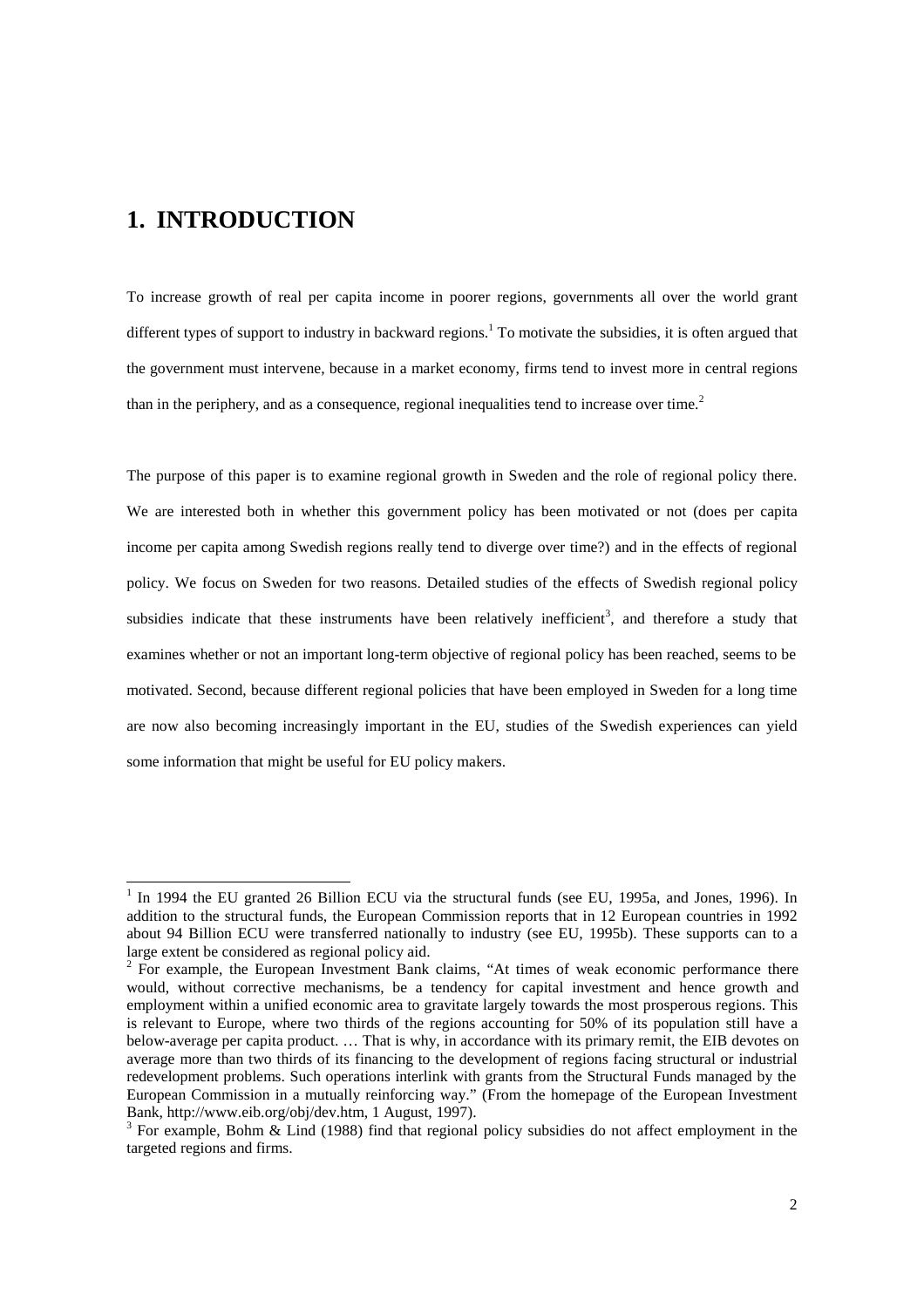Our empirical analysis focuses on both gross convergence (or σ-convergence) and explained convergence (or β-convergence) of average real per capita income across Swedish counties (see Baumol, Nelson & Wolff, 1994, Sala-i-Martin, 1996, and Section 3 below for methods). To examine what role regional policy has played in this process, we first check for other factors that might affect the process of convergence, and then test whether real per capita income in the supported counties has grown faster than real per capita income in the non-supported counties. In addition, we evaluate how selective regional policy instruments, which constitute an important part of Swedish regional policy, and the regional allocation of general public expenditures have affected the rate of convergence among counties.

The remainder of the paper is organised as follows. Section 2 gives a background of the idea of convergence of real per capita income among regions and the role of regional policy, along with a short presentation of Swedish regional policy. The data set, how to examine convergence, and how to assess the role of regional policy are discussed in Section 3. Section 4 presents the empirical results, and Section 5 summarises and concludes.

### **2. BACKGROUND**

#### **2.1 CONVERGENCE AND REGIONAL POLICY**

In the literature on regional economics, one line of research argues that various forms of market failure give rise to persistent (and even increasing) differences in per capita income (and output) between regions (see e.g. Krugman, 1991). For example, economies of scale and location advantages associated with easy access to large markets, skilled labour and technological knowledge, in combination with migration of the most highly skilled members of the labour force from the lagging regions, might lead to growing polarisation between different regions. By granting e.g. subsidies to firms located in the backward regions or to firms which relocate to the backward regions, the government can affect regional growth rates in two ways. First, via an increase of investments and/or an increase of labour, and second, via an increase of productivity. The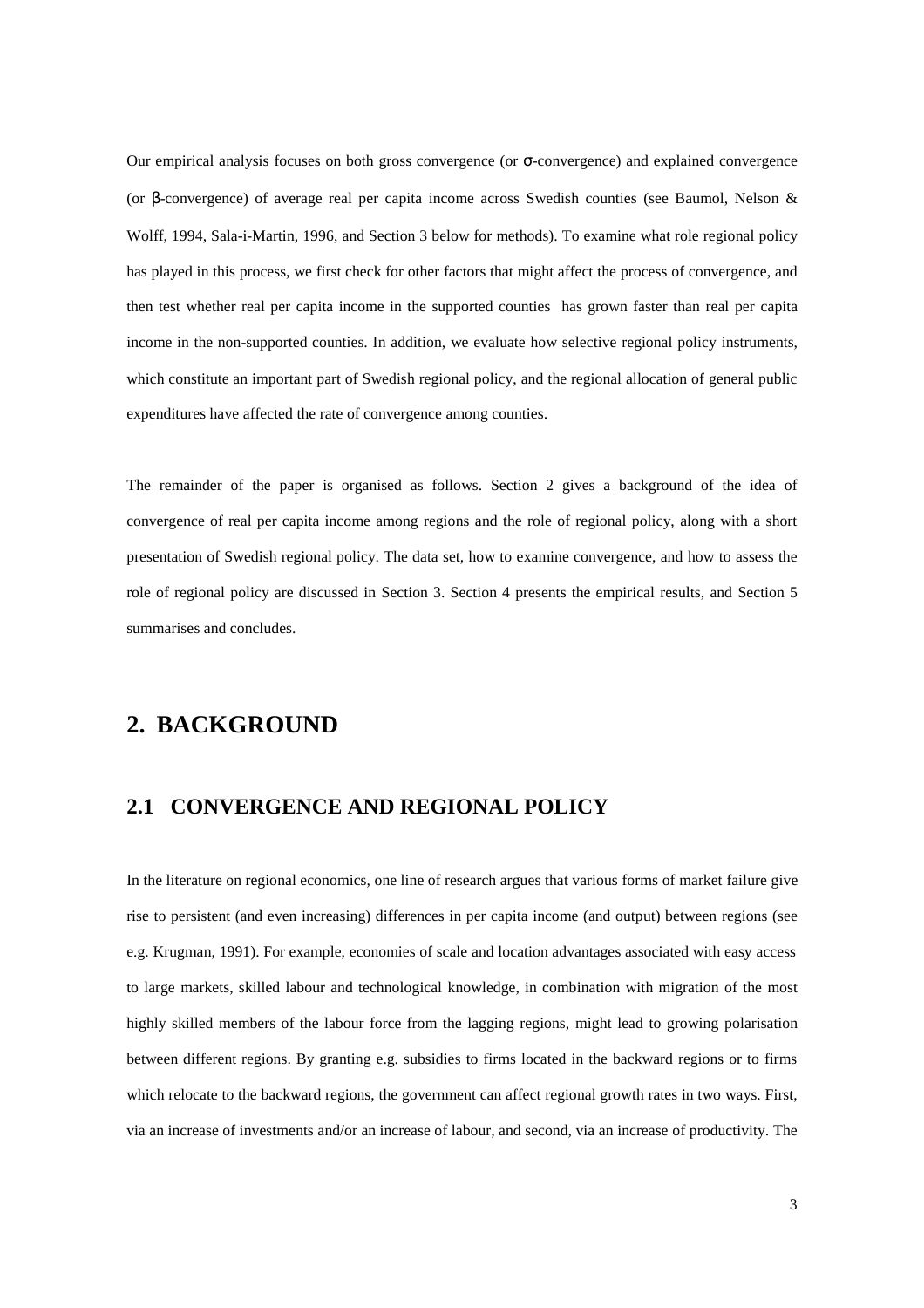latter effect might occur if the subsidies, for example, help the firms to advance their technological development and/or help them to better utilise economies of scale.

However, it is not clear whether regions tend to diverge in per capita income over time. The neo-classical prediction is that poorer countries and regions, per capita income should grow faster than richer in areas (the so called convergence hypothesis). Migration of labour with low human capital from poor to rich regions tends to increase wages in regions of departure, and vice versa in regions of destination.<sup>4</sup> Furthermore, increased demand for imports, the diffusion of technology, and diseconomies of location associated with over-congestion in rapidly growing centres might give rise to spread effects which peripheral regions might benefit from. That is to say, regions would then tend to converge over time.<sup>5</sup>

Empirically, it looks as though poorer regions grow faster than richer ones. Several studies have found that in the industrialised part of the world, GDPs per capita tend to converge, i.e. dispersion among economies decreases over time. For example, Sala-i-Martin (1996) found that in the US, the dispersion of real per capita income between states dropped during the  $20<sup>th</sup>$  century. Similar results have been reported for European regions and for Japanese regions (see Sala-i-Martin, 1996, Armstrong, 1995, and Neven & Gouyette, 1995). Persson (1997) also found that real per capita income in Swedish counties has converged since the 1910s.

The fact that regions seem to converge, rather than diverge, suggests that forces which lead to convergence are stronger than forces that lead to divergence. But it might also suggest that different regional policies have been successful in the sense that, for example, they have hindered the migration of highly productive workers, improved the human capital of the workforce, and led to an increase of productive investments in the targeted regions. A study of the impact of the European regional development fund (ERDF) and of public investment in infrastructure and education on income levels across Spanish regions by de la Fuente and Vives (1995) gives some support for this idea. However, several other studies conclude that regional policies are inefficient. For example, Faini argues that despite massive regional policy supports,

 4 See e.g. Barro & Sala-i-Martin (1995, Chs. 1 and 9).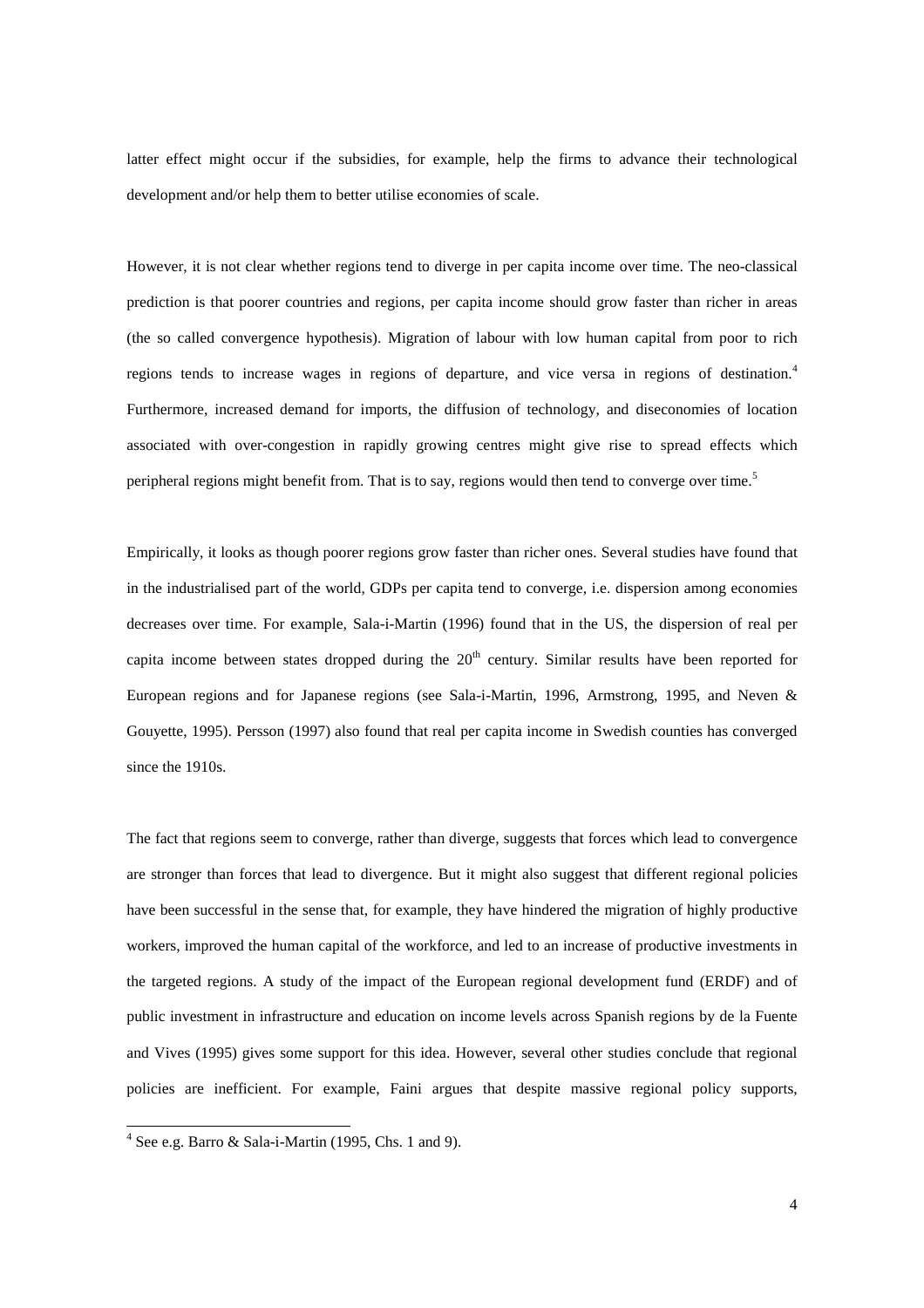Mezzagiorno in the south of Italy is still a relatively backward region of Europe.<sup>6</sup> Sala-i-Martin (1996) finds that government expenditures are not correlated with the overall process of regional convergence either in Europe or in the US. Fagerberg & Verspagen (1996) find that EU support for R&D in the 1980s seems to be ineffective in the sense that the policies do not explain the rate of regional growth. In a study by the EU, firms in declining regions and in control regions in six Member States were asked to rank the importance of regional policy as a factor affecting a region's competitiveness for the location of firms. The study showed that the firms (in most regions) considered the regional incentives to be relatively unimportant compared to other factors (see Armstrong et al, 1997).

There are several possible explanations for why regional policies might turn out to be ineffective. Resources might be allocated sub-optimally, because bureaucrats as well as political decision makers do not have enough information to allocate resources efficiently (see Lavoie, 1985). Hillman (1982), Burton (1983), and Magee (1997) argue that firms with economic problems are more likely to be successful in the political decision process, and as a consequence, public interventions (regulations and different types of subsidy) tend to slow down the process of structural adjustment.<sup>7</sup> Moreover, because the existence of directly unproductive activities, such as lobbying, are positively related to the size of the government transfers, potential recipients of subsidies will have an incentive to invest in unproductive rent-seeking activities instead of more productive activities like R&D (see e.g. Baumol, 1990, and Tollison, 1997). A related problem with subsidisation is that it might make firms less productive in the sense that given inputs become less efficiently used, i.e. technical (X-) inefficiencies occur. One possible explanation for why Xinefficiencies might occur is if the subsidies help the supported firms to avoid bankruptcy. Because the subsidies give the firms extra "breathing-space", they are not forced to re-organise their activities and

 $<sup>5</sup>$  See e.g. Tsoukalis (1993) for a further discussion about divergence and convergence among regions.</sup>

<sup>6</sup> See discussion in de la Fuente & Vives (1995).

<sup>&</sup>lt;sup>7</sup> Olson (1982, pp. 63) argues: "Special-interest groups also slow growth by reducing the rate at which resources are reallocated from one activity or industry to another in response to new technologies or conditions. One obvious way in which they do so is by lobbying for bail-outs of failing firms, thereby delaying or preventing the shift of resources to areas where they would have a greater productivity"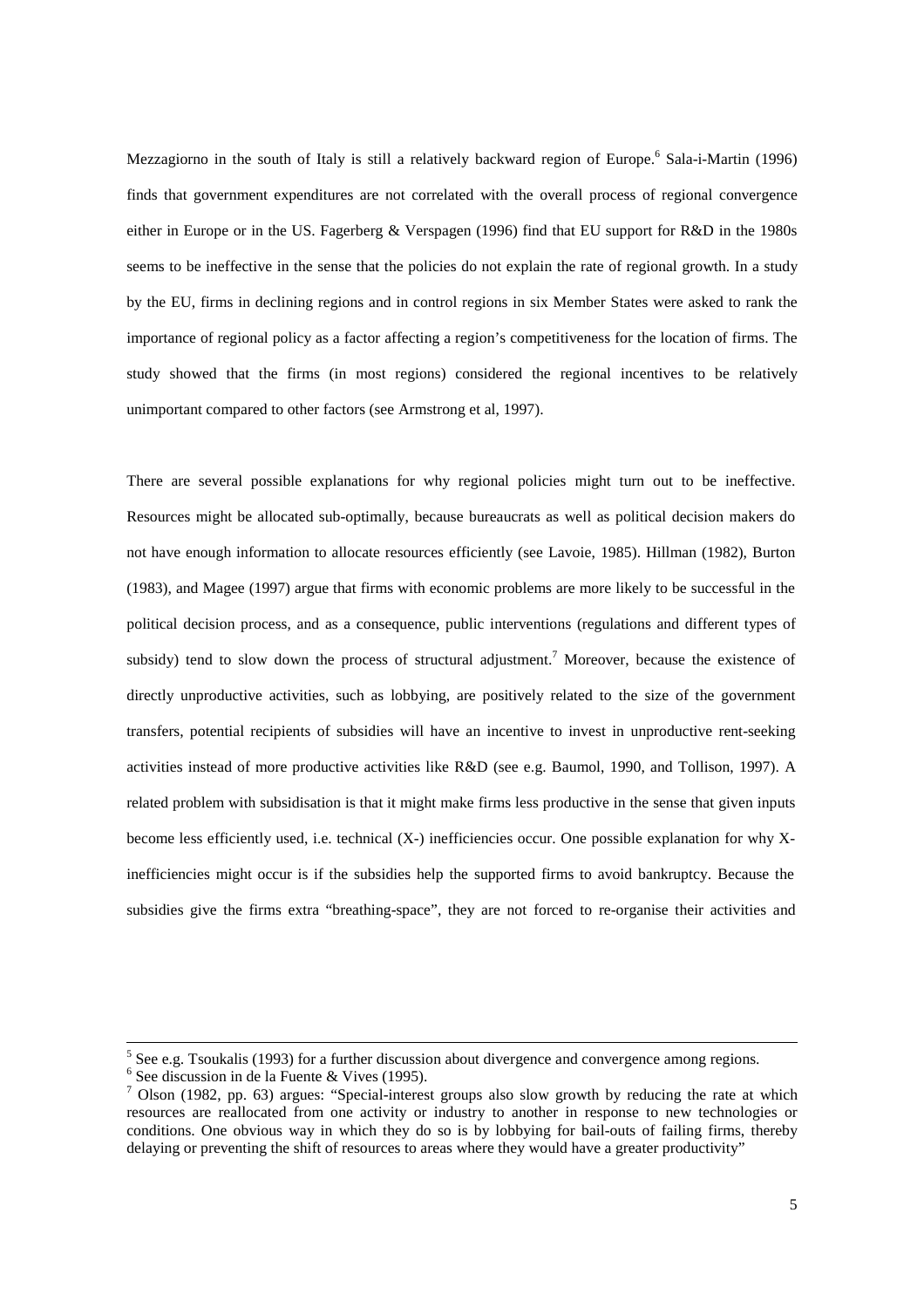improve their performance to the same extent as non-supported firms, which have severe economic problems.<sup>8</sup>

Different types of support might also counteract each other. For example, in Sweden different types of employment support give firms in the support areas an incentive to substitute labour for capital, while the localisation support, which is above all a capital support, gives the firms an incentive to substitute capital for labour. The supports might also be too small to affect the overall development in a targeted region. Finally, direct regional policy supports might be relatively small compared with total government expenditures, and total government expenditures might affect regional growth negatively.<sup>9</sup>

### **2.2 REGIONAL POLICY IN SWEDEN**

In the 1960s, a lot of people migrated from the northern parts of Sweden to the south. To mitigate this development to some extent and to make it possible for more people to live and work in the northern regions, the Social Democratic government decided to try to create new jobs more actively and to modernise industry in the northern regions.<sup>10</sup> To reach this objective, a regional policy program was introduced in the second half of the 1960s. Since then, an important part of regional policy has consisted of different types of support that have been granted to industry in the support areas.<sup>11</sup>

<sup>&</sup>lt;sup>8</sup> Schmidt (1991) shows, among other things, that the managements of firms that are more likely to be liquidated have an incentive to work harder for cost reductions in order to avoid liquidation. See also Burton (1983, p.44) for a discussion along these lines. Similarly Dahmén (1998) argues that if a firm's profits and liquidity improve "It cannot be ruled out that efforts expended on finding ways to something new can seem less urgent, and those measures which the transformation pressure calls forth are postponed",  $(p.70)$ .

Government expenditures might have growth enhancing effects if they help to correct market failure problems such as collective goods and externalities. However, the distortionary effects of taxation and the risk that public low-productive activities crowd out more productive private investments might affect growth negatively. Empirically, it seems as if government consumption, especially among rich countries, influences economic growth negatively, see e.g. Barro (1996) and Fölster & Henrekson (1998).

<sup>&</sup>lt;sup>10</sup> This section is based primarily on SOU 1984:74, SOU 1996:69, SFS 1990:642 and NUTEK 1993:43 and 44.

<sup>&</sup>lt;sup>11</sup> See NUTEK 1993:43 for a description of the support areas, and Figure A1 in the Appendix.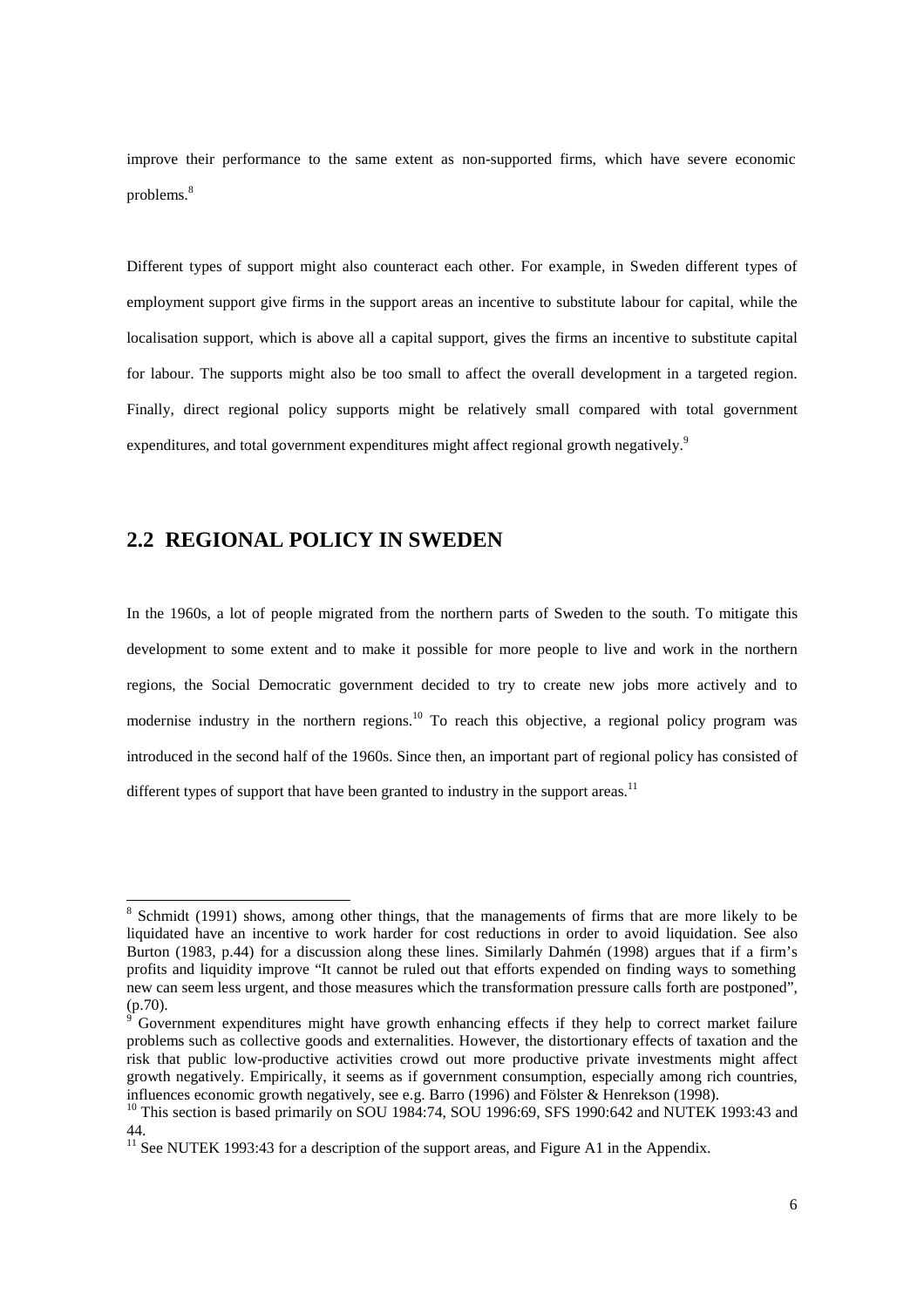Basically, two types of support are granted. The general ones (e.g. lowered employer fees, employment supports, and transport support) are granted to all firms in the support areas. The other types of support are the selective ones (e.g. localisation subsidies and loans, and different types of development support) which firms must apply for.<sup>12</sup> In order to receive several of these supports, firms must invest in machines and buildings and promise to increase the number of employees.<sup>13</sup>

The support areas are divided into three types. Support areas 1 and 2 basically consist of counties in the north and north-west of Sweden, while the third category, the temporary support areas, primarily consists of some areas along the coast of Norrland in the north and some areas in the south of Sweden. In addition to this there is the so called transport-support area, which covers the northern parts of Sweden (see NUTEK 1993:43).

Table 1 reports the use of regional policy support between 1975 and 1991. Since 1975, about 23.3 billion SEK (1994 prices) have been transferred as direct grants to firms and an additional 13.5 billion as favourable loans. The table also suggests that regional policy has become increasingly important since the 1970s. Table 2 reports the allocation of supports across the support areas. Most direct grants have been granted to support area 1.

|         | Selective supports |                                      |                      | General supports |                             |                      |                    |                       |
|---------|--------------------|--------------------------------------|----------------------|------------------|-----------------------------|----------------------|--------------------|-----------------------|
|         | loan               | Localisation Localisation<br>support | Developm.<br>support | Empl.<br>support | Lowered<br>employer<br>fees | Transport<br>support | Total <sup>a</sup> | Annually <sup>a</sup> |
| 1975-81 | 10.596             | 2.718                                | 84                   | 1,230            |                             | 2.132                | 6.164              | 881                   |
| 1982-91 | 2.894              | 6.552                                | 1.056                | 2,104            | 4.381                       | 3.044                | 17.136             | 1,714                 |
| Sum     | 13.490             | 9.270                                | 1.140                | 3,334            | 4.381                       | 5.176                | 23.299             | 1,371                 |

**Table 1. Regional policy support to industry 1975-1991. M.SEK (1994 prices)**

<sup>a</sup> Localisation loans excluded. Source: NUTEK 1993:43

l

 $12$  See SOU 1996:69 and NUTEK 1993:43 for more detailed descriptions of the different types of support that are granted to industry in the support areas.

<sup>&</sup>lt;sup>13</sup> See NUTEK 1993:43.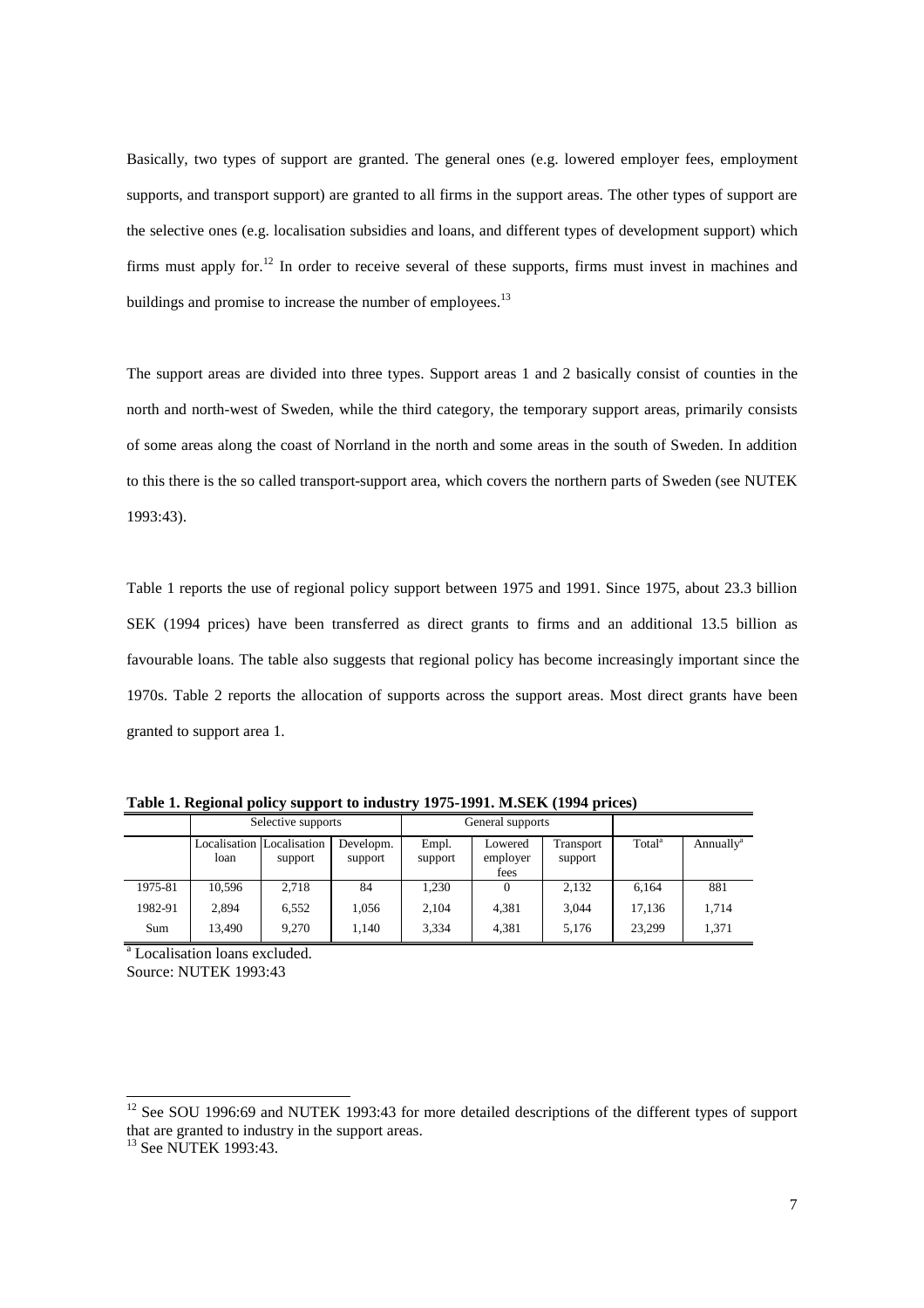|         | Support area 1 | Support area 2 | Temporary    | Outside | Total  | Annual |
|---------|----------------|----------------|--------------|---------|--------|--------|
|         |                |                | support area |         |        |        |
| 1975-81 | .709           | 1.664          | 758          | 2,032   | 6,164  | 881    |
| 1982-91 | 5,970          | 3,787          | 1,428        | 5,950   | 17,136 | 1.714  |
| sum     | 7,680          | 5.451          | 2,186        | 7.982   | 23.299 | 1.371  |

**Table 2. Geographical dispersion of regional supports. M.SEK (1994 prices)<sup>a</sup>**

a Localisation loans excluded.

Source: NUTEK 1993:43.

In addition to the regional policy supports, the allocation of central government expenditures is redistributive between support areas and non-support areas. Table 3 reports the allocation of *all* central government expenditures between support areas and non-support areas for one fiscal year. Per capita expenditures are higher in support area 1 than in the other areas. For support areas 2 and 3, per capita expenditures are less than in the non-support areas and in support area 1.<sup>14</sup>

**Table 3. Allocation of all government expenditures in 1985 (1994 Prices)**

| Area <sup>a</sup> | Total (M.SEK) | Per capita (SEK) |
|-------------------|---------------|------------------|
| Non-support areas | 382,412       | 66,092           |
| Support area 1    | 52,575        | 81,924           |
| Support area 2    | 93,383        | 60,589           |
| Support area 3    | 24.332        | 62,527           |
| Total             | 552,702       | 66,127           |

Source: SOU 1989:65, Encl. 1. Table 3 and own calculations.

<sup>a</sup> Support area 1 consists of the the following counties: Jämtland, Norrbotten and Västerbotten. Support area 2 consists of Älvsborg, Gävleborg, Kopparberg, Värmland and Västernorrland. Support area 3 consists of the counties of Blekinge and Kalmar (see NUTEK 1993:43 for a detailed description of the support areas).

## **3. DOES REGIONAL POLICY IN SWEDEN WORK?**

### **3.1 THE EMPIRICAL FRAMEWORK**

As Baumol, Nelson & Wolff (1994) discuss, the concept of convergence has been used to mean different

things. The focus of this paper is on two concepts: gross convergence and explained convergence. Gross (or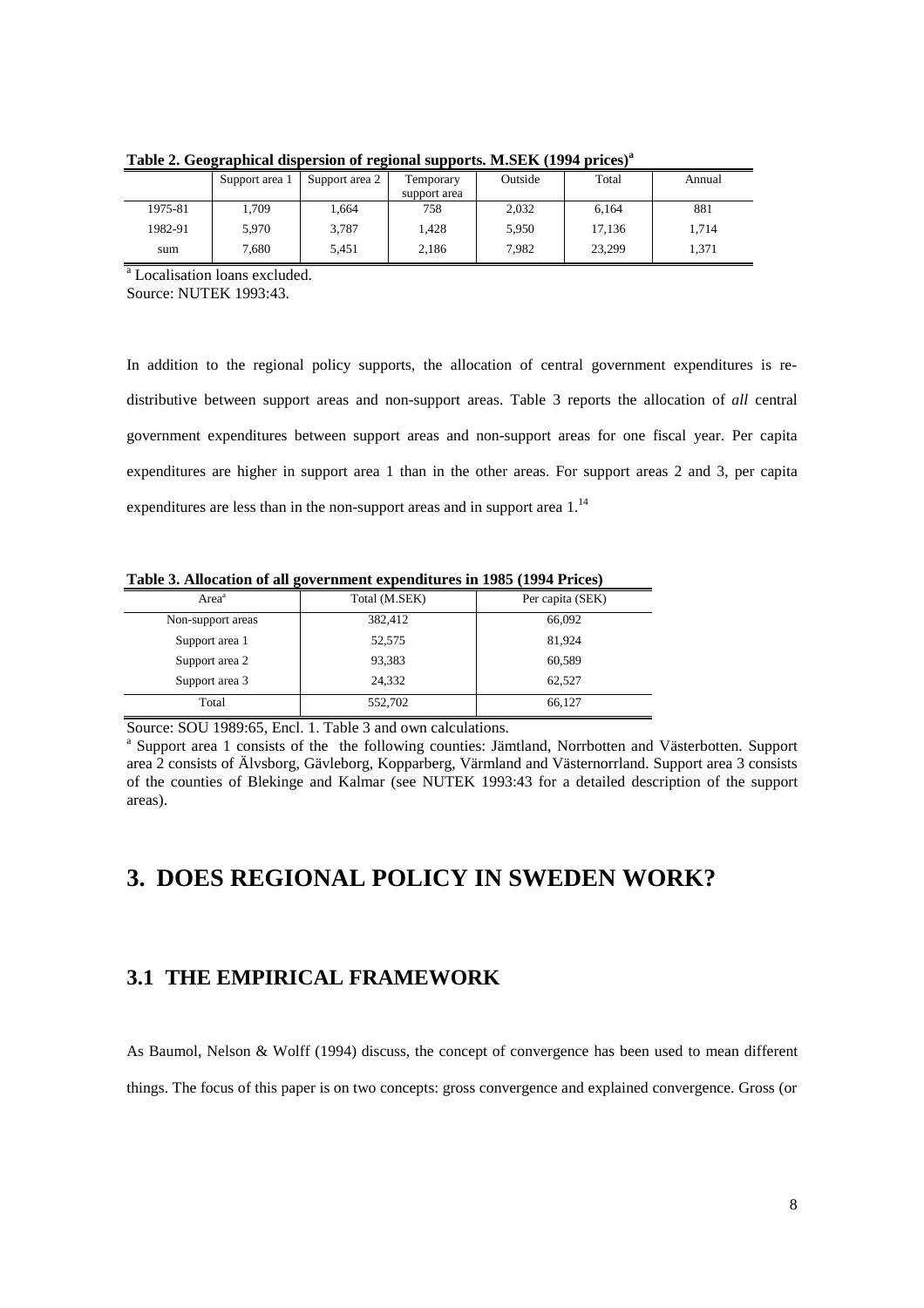unconditional) convergence means that if the coefficient of variation for some variable (e.g. real per capita income) decreases over time, then the studied regions have converged. If per capita income in all regions has increased, then convergence, in this sense, means that the poorer ones have grown faster than the initially richer ones. In effect, this concept describes how the income dispersion among regions evolves over time.

To study gross convergence of real per capita income among regions empirically, the standard deviation of the log of real per capita income among regions for various years can be used (see Sala-i-Martin, 1996). If the standard deviation is used, gross convergence is also called σ-convergence.

Because gross convergence is the result of several factors, it is not an especially good measure to use if one wants to examine the regional growth effects of specific policies. The policies examined might have led to faster gross convergence, but might also have hindered gross convergence. Therefore, a better concept for this purpose is β-convergence (or explained convergence or conditional convergence). β-convergence measures if poor regions grow faster than richer ones, keeping all other relevant variables constant. That is to say, one tries to isolate the influence that different factors might have on the process of convergence among regions. To examine β-convergence, Sala-i-Martin (1996) suggests that the following non-linear model should be estimated,<sup>15</sup>

$$
\frac{1}{T}\log\left(\frac{y_{i,t}}{y_{i,t-T}}\right) = a - \left(\frac{1 - e^{-\beta T}}{T}\right) \cdot \log(y_{i,t-T}) + \text{"other variables"} + u_i
$$

<sup>&</sup>lt;sup>14</sup> See also NUTEK (1994) for a similar description of the overall allocation of government expenditures among counties for the fiscal year of 1991-92.

<sup>&</sup>lt;sup>15</sup> The model that we use and similar ones have been used in several studies to examine convergence across countries and regions and to examine factors that affect the process of convergence. An advantage of this model is that it can be related to the transitional growth process in a neoclassical model, see e.g. Barro & Sala-i-Martin (1991, 1995). However, other models are also possible. For example, given that countries and regions do not have a steady state growth path, an alternative approach is to estimate convergence as a Markov process, see Neven & Gouvette (1995).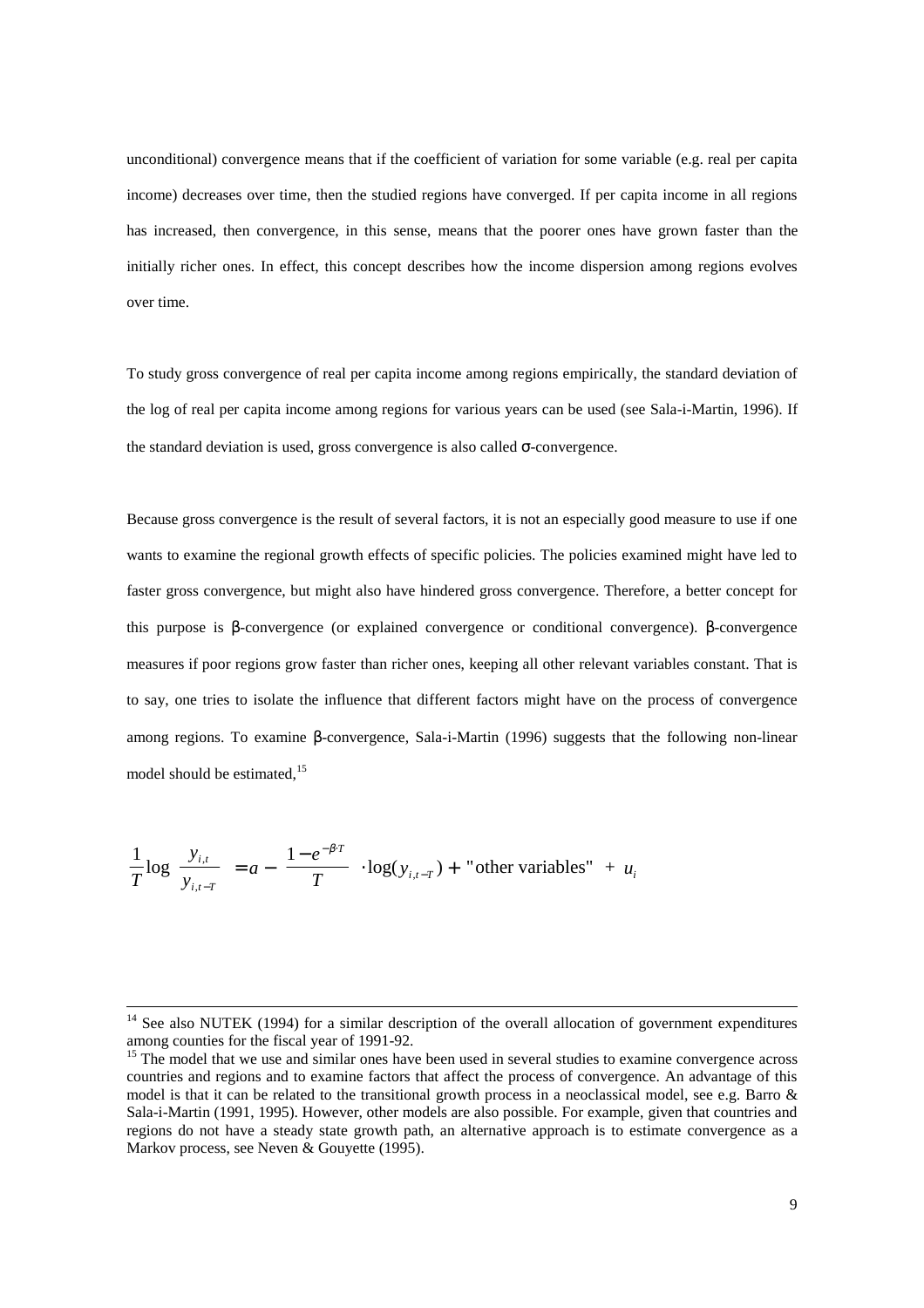where  $y_{i,j}$  is real per capita income in region *i* at time *t*, *T* is the length of the interval, *a* is the intercept,  $\beta$  is the rate of convergence parameter, and  $u_i$  is the disturbance term. If regions with initially lower real per capita income,  $y_{i,r}$ , grow faster than regions with higher real per capita income, then  $\beta > 0$ . The non-linear expression reflects the fact that if there is convergence, poorer regions grow faster than richer ones.

The inclusion of "other variables" in the expression above recognises that variables other than the relative backwardness of regions can help to explain the process of convergence. Several studies include measures of the relative proportion of employees in agriculture and in industry to control for sectoral shocks that affect the process of growth (see e.g. Sala-i-Martin, 1996, Fagerberg & Verspagen, 1996, and Armstrong, 1995). If labour is mobile, migration of labour with low human capital from poor to rich counties, and vice versa, tends to speed up the process of convergence. To control for this effect several studies include measures of net migration (see e.g. Persson, 1997, and Barro & Sala-i-Martin, 1991).

The inclusion of other variables can also be used to examine whether different policy variables influence the process of convergence. For example, Fagerberg & Verspagen (1996) include measures of EUsponsored R&D projects. Others include, for example, measures of public spending on education, foreign exchange distortions and measures of political stability (see Barro & Sala-i-Martin, 1995).

# **3.2 CONVERGENCE OF REAL PER CAPITA INCOME AMONG SWEDISH COUNTIES**

To examine income convergence among Swedish regions, data on real per capita income for 24 Swedish counties for the years 1945, 1970, and 1990 are used. The development during the whole post-war period is examined because income convergence is a relatively slow process. The period examined has been split into two sub-periods, because we want to examine if active regional policy, which was introduced at the end of the 1960s and in the early 1970s, affects the process of convergence after 1970 (see below for a further discussion). Because the income data that are used do not include taxable transfers for 1945 and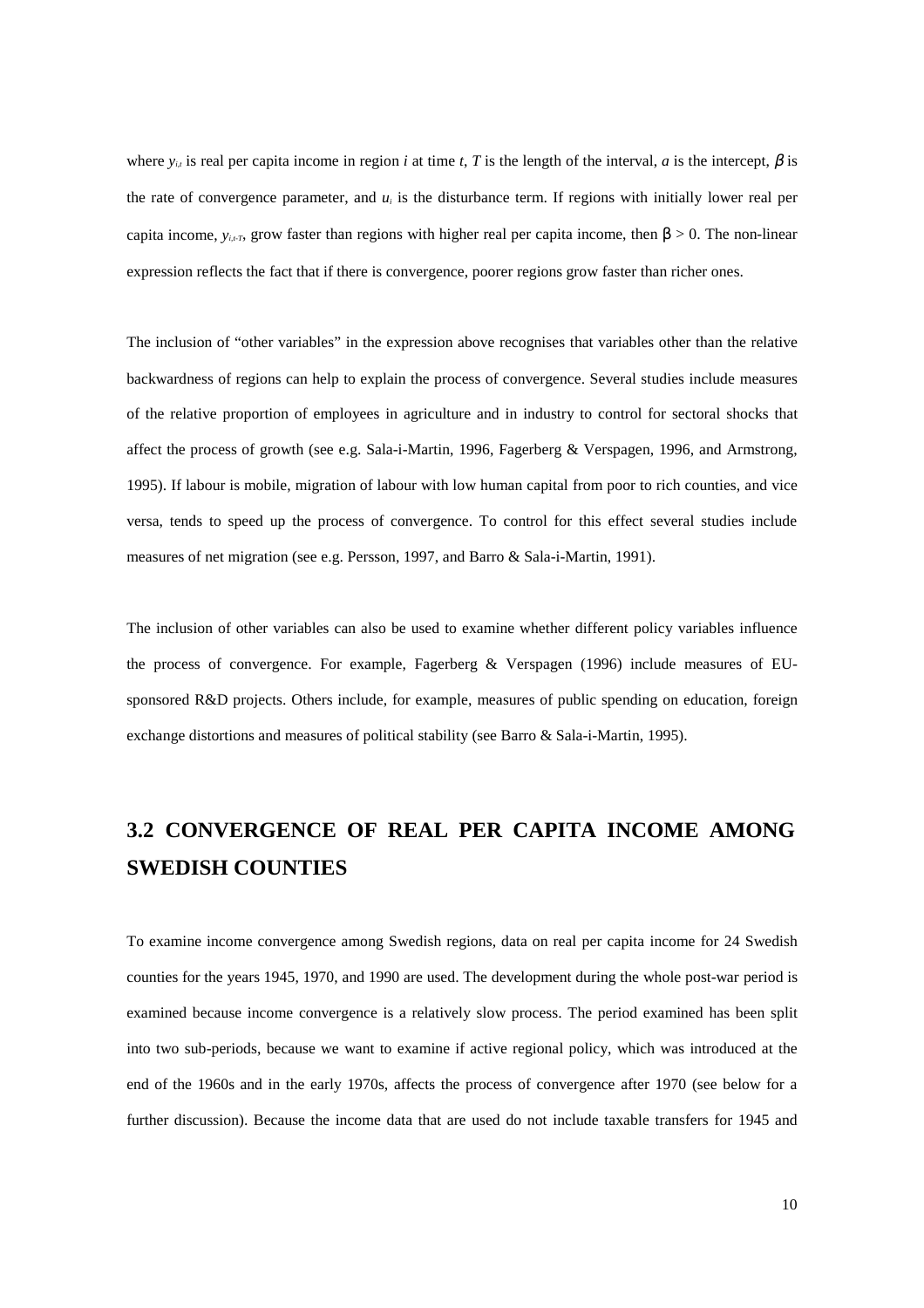1970, but include taxable transfers for the 1990 observation, the 1990 observation is biased. An important part of the taxable transfers consists of unemployment benefits. In 1990 unemployment was low in the whole country and consequently the taxable transfers did not have any major effect on the income measure. Although the choice of 1990 as the final year to a large extent solves the problem with unemployment benefits, the measure is not perfect, because pension benefits are included. If the support counties, for example, get more pensioners over time, then the measure will be biased. The national consumer price index has been employed to deflate GDP/capita.16 See Appendix Table A1 for a detailed description of the data.

To control for sectoral shocks that affect growth in the short run, we follow Sala-i-Martin (1996) and include measures of the relative proportions of employees in agriculture and in industry for various years (AGR45, AGR70, IND45, and IND70). Another variable which might affect the process of convergence and which has been discussed in the literature is migration across regions (see Barro & Sala-i-Martin, 1995, Ch. 9). To control for effects of migration, measures of the average annual net migration rate into county *i* between time *t-T* and *t* are included (MIGR4570 and MIGR7090).

To test if the support counties have grown faster than they would have done if they had not been defined as support areas is a counterfactual problem. To solve this problem one would, ideally, have liked to construct an experiment where similar supported and non-supported counties were compared. Unfortunately, this type of experiment is almost impossible to set up, and instead another approach has been chosen.

First, to examine whether support areas have grown faster after regional policy became an important policy instrument around 1970, and also to test whether other types of measures that the government has used to affect regional growth rates have had an effect, a dummy variable has been included. The dummy takes on

l

<sup>&</sup>lt;sup>16</sup> Persson (1997), who has examined convergence among Swedish counties between 1906 and 1993, has employed both national and regional consumer price indices. His choice of price index does not affect his results.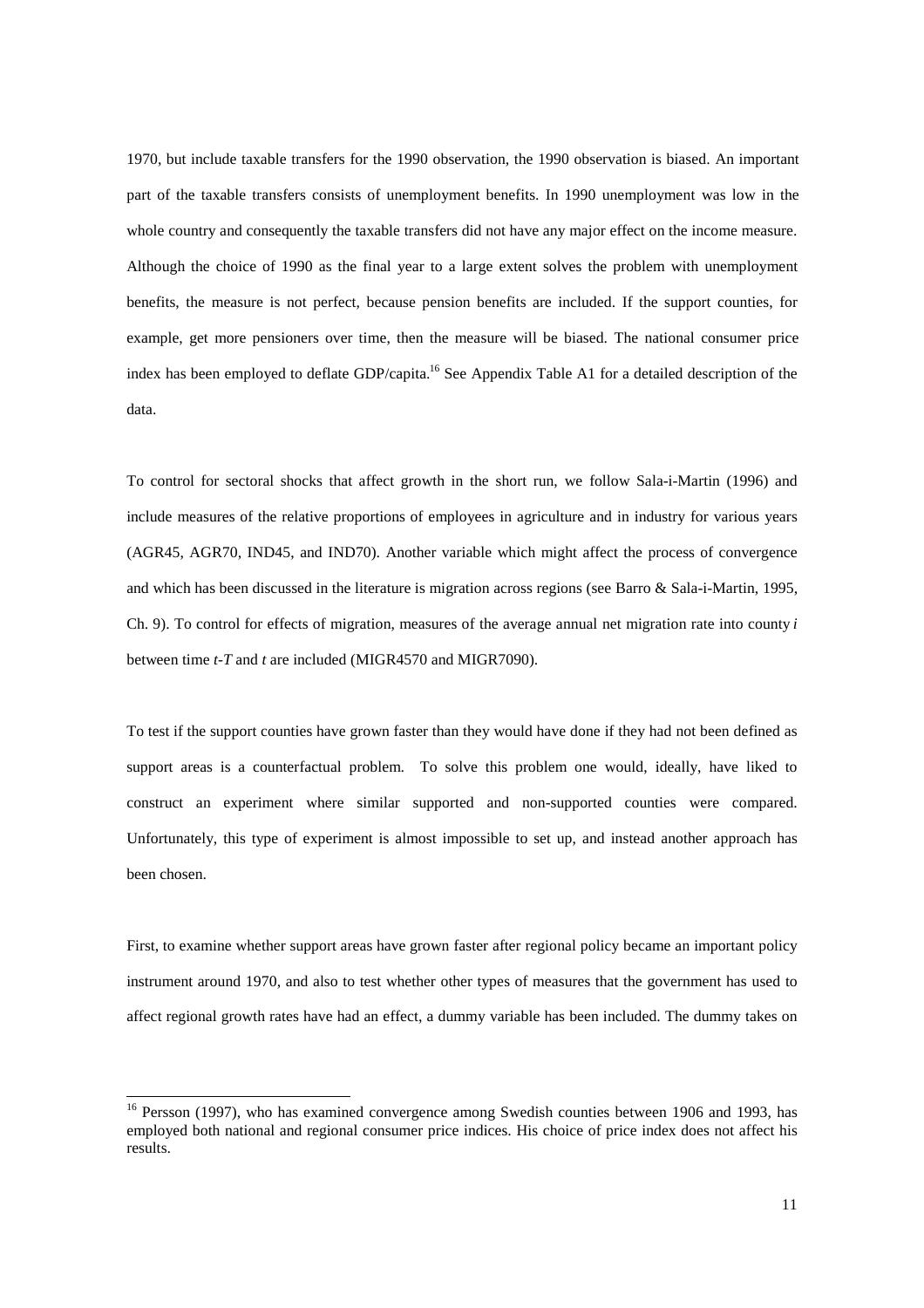the value one for counties which belong to a support area and zero otherwise. The counties which have been defined as support counties are shown in Figure A1 in the Appendix.<sup>17</sup>

To test if the support counties have grown faster or slower than other counties after an active regional policy program was introduced, i.e. after about 1970, one model is estimated for the period 1945 to 1970, model 1a, and one model for the period 1970 to 1990, model 1b.<sup>18</sup>

$$
\frac{1}{25}\log\left(\frac{\text{INC70}_i}{\text{INC45}_i}\right) = a - \left(\frac{1 - e^{-\beta 25}}{25}\right) \cdot \log(\text{INC45}_i) + \delta_i \cdot \text{AGR45}_i + \delta_2 \cdot \text{IND45}_i + \delta_3 \cdot \text{MIGR4570} + \gamma_1 \cdot \text{AREA}_i + u_i
$$
\n(1a)

$$
\frac{1}{20}\log\left(\frac{\text{INC90}_i}{\text{INC70}_i}\right) = a - \left(\frac{1 - e^{-\beta \cdot 20}}{20}\right) \cdot \log(\text{INC70}_i) + \delta_i \cdot \text{AGR70}_i + \delta_2 \cdot \text{IND70}_i + \delta_3 \cdot \text{MIGR7090} + \phi_i \cdot \text{AREA}_i + u_i
$$
\n<sup>(1b)</sup>

If the AREA stability hypothesis,  $H_0: \phi_1 = \gamma_1$ , is rejected this implies that the support counties have, ceteris paribus, followed a different growth path than the non-support counties. For instance, if  $\phi$ <sub>*l*</sub> >  $\gamma$ <sub>*l*</sub> this implies that support counties have grown faster than other counties after 1970 and that it is probable that regional policies have had a positive effect. A potential problem with the hypothesis is that it tests if there are any changes in the absolute rate of economic growth between support and non-support counties before and after the regional policy program was introduced. If the average rate of growth is 15 percent in the first period and only 1 percent in the second period, then the hypothesis will not be rejected if e.g. the support

-

<sup>&</sup>lt;sup>17</sup> Because the support areas do not perfectly overlap the counties, some areas which do not belong to any of the support areas have been defined as support areas and vice versa, see Figure A1 in the Appendix. Counties which belong or have belonged to the temporary support areas are considered as non-support counties. Defining them as support counties would not alter the qualitative results of the present study.

<sup>&</sup>lt;sup>18</sup> Because the error terms of the regressions might be related (a long lasting shock in the first period might affect growth in the following period), the regressions are estimated using the SUR technique. The SUR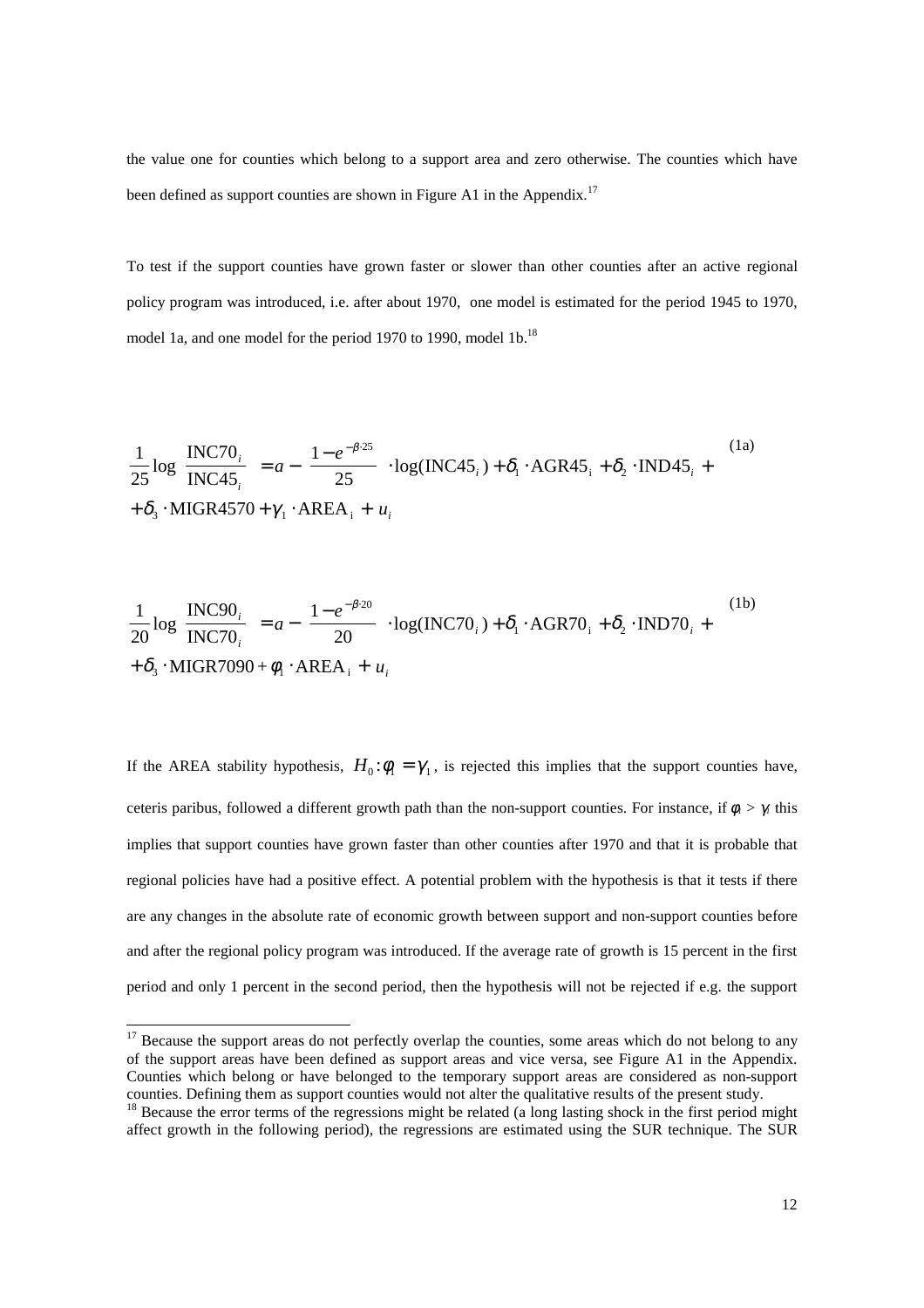counties grow 3% faster than the non-support counties both between 1945 and 1970 and between 1970 and 1990, although a 3% higher rate of economic growth is a relatively much higher growth rate in the latter period. However, as the results of the estimations will show, this is probably a minor problem.

Second, to assess whether the selective capital supports (direct subsidies and subsidised loans), which constitute an important part of regional policy, have had any effect on regional growth rates of real per capita income between 1970 and 1990 and to test how the regional allocation of total public expenditures affects regional growth rates, the following model is estimated.

$$
\frac{1}{20}\log\left(\frac{\text{INC90}_i}{\text{INC70}_i}\right) = a - \left(\frac{1 - e^{-\beta 20}}{20}\right) \cdot \log(\text{INC70}_i) + \delta_i \cdot \text{AGR70}_i + \delta_2 \cdot \text{IND70}_i + + \delta_3 \cdot \text{MIGR7090} + \delta_4 \cdot \text{GVTEXPS5}_i + \delta_5 \cdot \text{SUPPORT}_i + u_i
$$
\n(2)

where SUPPORT is real total selective regional policy support between 1970 and 1990 per capita and per county (1994 prices). If regions which have been granted supports have experienced a growth effect due to these supports, then  $H_0: \delta_5 = 0$  will be rejected. To test how other government expenditures affect the regional growth rates, a variable which measures the allocation of all government expenditures for one fiscal year (1985) has also been included (GVTEXP85). Information about the allocation among counties of all government expenditures is not available before 1985; therefore we have to assume that the fiscal year of 1985 is a relatively good approximation of the allocation of all government expenditures among counties in the 1970s and 1980s. Consequently, the results must be interpreted carefully.

A problem with both the above approaches is that it is indirectly assumed that if the support counties had not been defined as support counties, then they would have followed the same process of convergence as non-support counties. However, it might be the case that the support counties were defined as support areas because in the late 1960s, they experienced lower growth rates of per capita income than other areas, as well as other economic problems. If this was the case, then the tests that are used to examine the effects of

-

estimator is more efficient, because it takes account of the entire matrix of correlations of all of the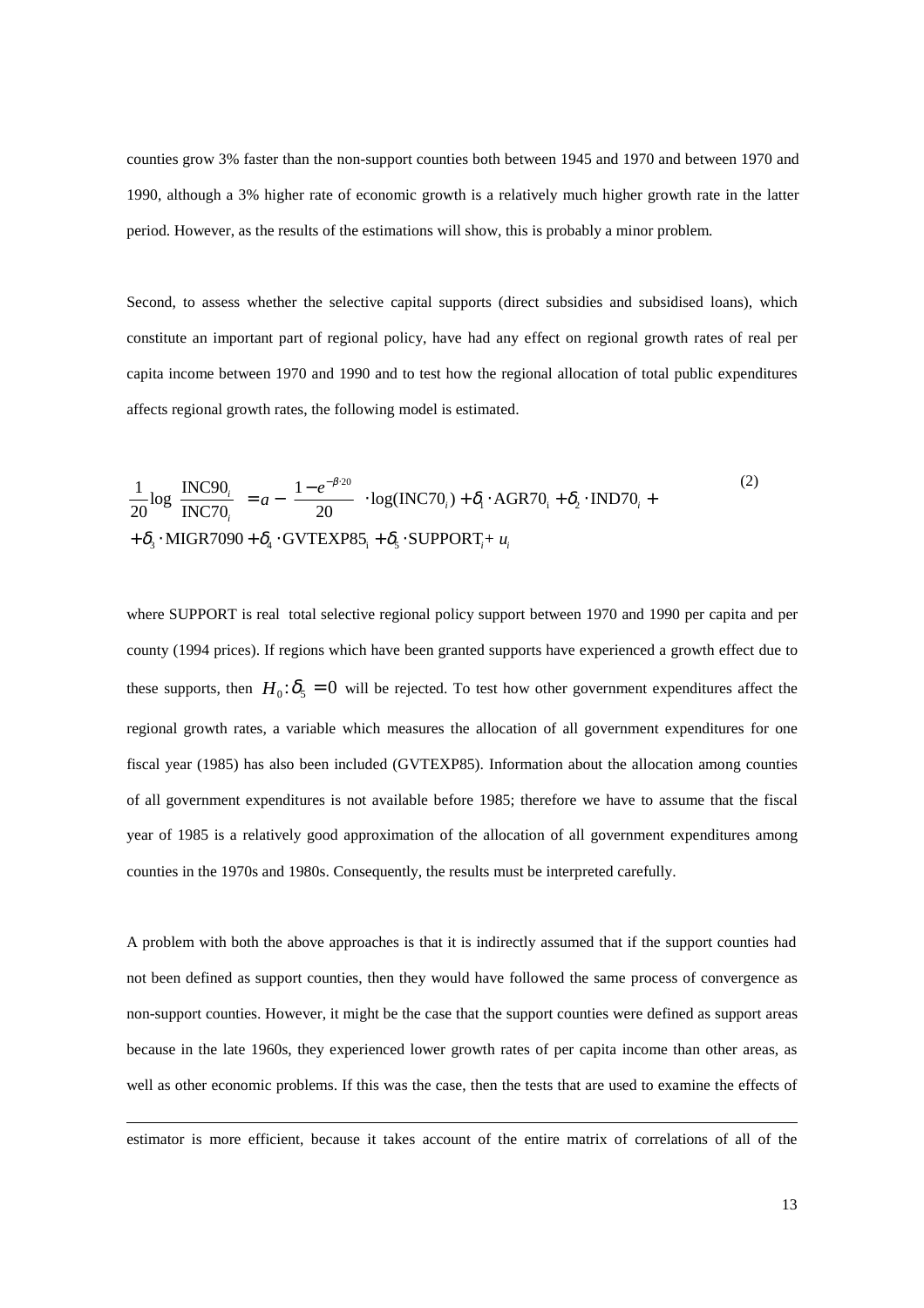regional policy would falsely reject the hypothesis that regional policy has had any effect on the growth of per capita income. To examine whether this is a problem or not, we compare different characteristics of the support counties and the non-support counties in the late 1960s using t-tests.

### **4. RESULTS**

#### **4.1 SIGMA-CONVERGENCE**

Table 4 reports average real per capita income and the standard deviation of the log of real per capita income (σ-convergence). The table suggests that since 1945 real per capita income has increased in all counties (average income has increased from 25.9 thousand SEK to 152.4 thousand SEK). Furthermore, all counties have σ-converged (standard deviation has fallen from 0.187 to 0.054). For the support counties this means that average real per capita income has come closer to the income levels in the non-support areas. In 1945, the income level in the support counties was 84% of the income level in the non-support counties, and in 1990 it was about 98%. Figure 2 also illustrates the process of convergence. Counties with low average real per capita income in 1945 and 1970 respectively have grown faster than counties with higher average real per capita income.

**Table 4. Mean and dispersion among support- and non-support counties of real (1994 prices) per capita income in thousands of SEK**

|             | All regions |                                    | Non supp. counties <sup>b</sup> | Support counties <sup>b</sup> |
|-------------|-------------|------------------------------------|---------------------------------|-------------------------------|
| <b>YEAR</b> | Mean        | $\sigma$ -convergence <sup>a</sup> | Mean                            | Mean                          |
| 1945        | 25.9        | 0.187                              | 27.3                            | 23.0                          |
| 1970        | 79.2        | 0.092                              | 80.9                            | 75.7                          |
| 1990        | 152.4       | 0.054                              | 153.3                           | 150.8                         |

<sup>a</sup> Standard deviation of log of real per capita income.

<sup>b</sup> See Table A1 and Figure A1 in the Appendix for a definition of the support and the non-support counties.

l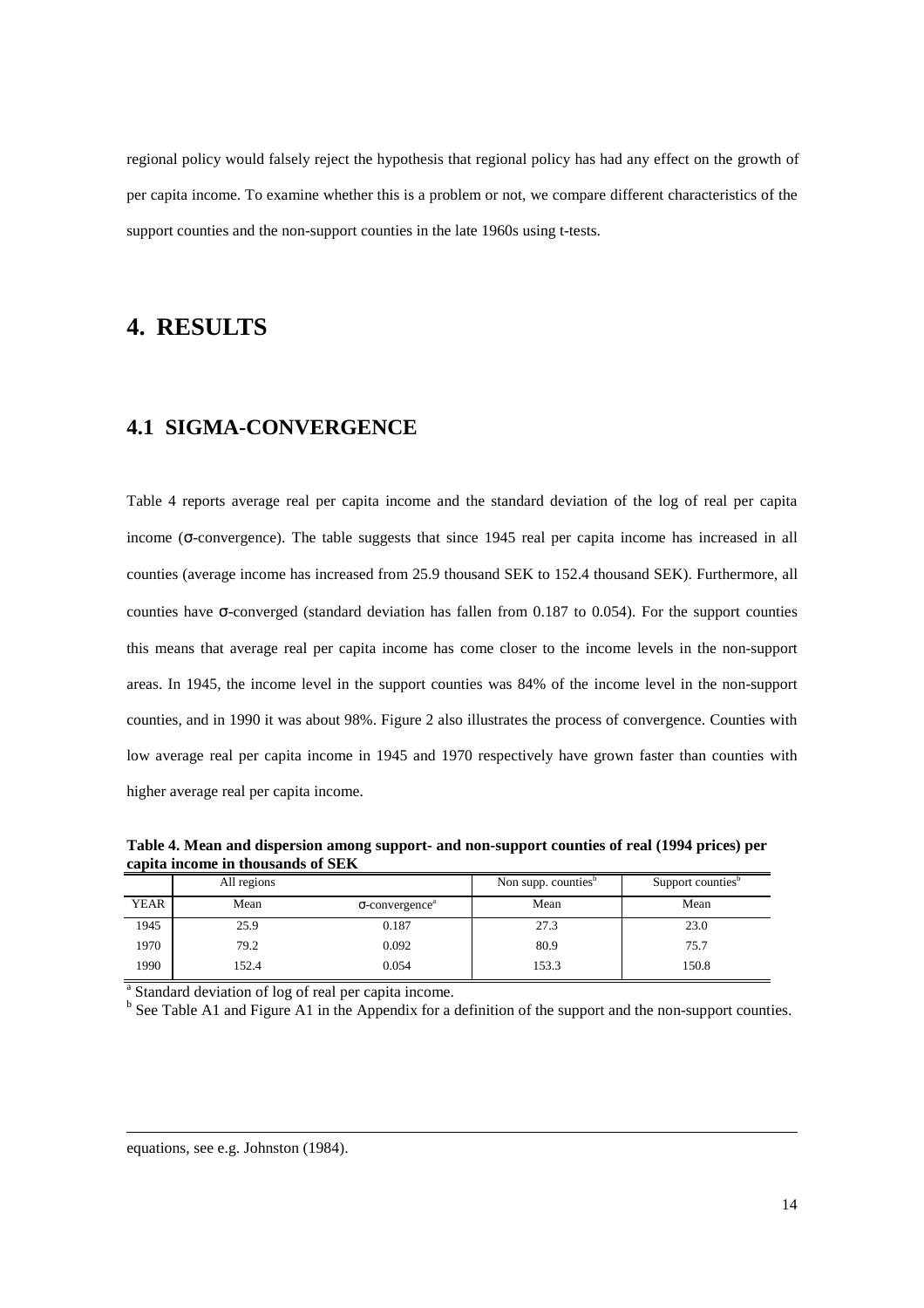

**Figure 2. Average annual real per capita income growth rate and log real (1994 prices) per capita income in thousands of SEK in support counties (S) and in non-support counties (NS)**

#### **4.2 BETA-CONVERGENCE**

If the support counties were defined as support areas because of low growth rates of per capita income in the late 1960s compared with other counties, then there is a risk that our tests of the effects of regional policy falsely reject the hypothesis that regional policy has affected the growth rates in the targeted counties. To examine whether this is a severe problem or not, Table 5 reports some t-tests of equality of means for different characteristics of the support counties and for the non-support counties.

The table suggests that the per capita income grew faster in the support counties than in the non-support counties between 1965 and 1970, and that the average per capita income, in 1970, was slightly higher in the non-support counties. Compared with the non-support counties, the proportion of employees in agriculture fell more in the support counties. Finally, the change of population between 1965 and 1970 was negative in the support counties and positive in the non-support counties, that is to say, people moved from the support counties to the non-support counties. To summarise, it seems that growth of per capita income in the support counties is not lower (in fact higher) than in non-support counties. This means that there is little risk that we falsely reject the hypothesis that regional policy has not affected the regional growth rates in the support counties.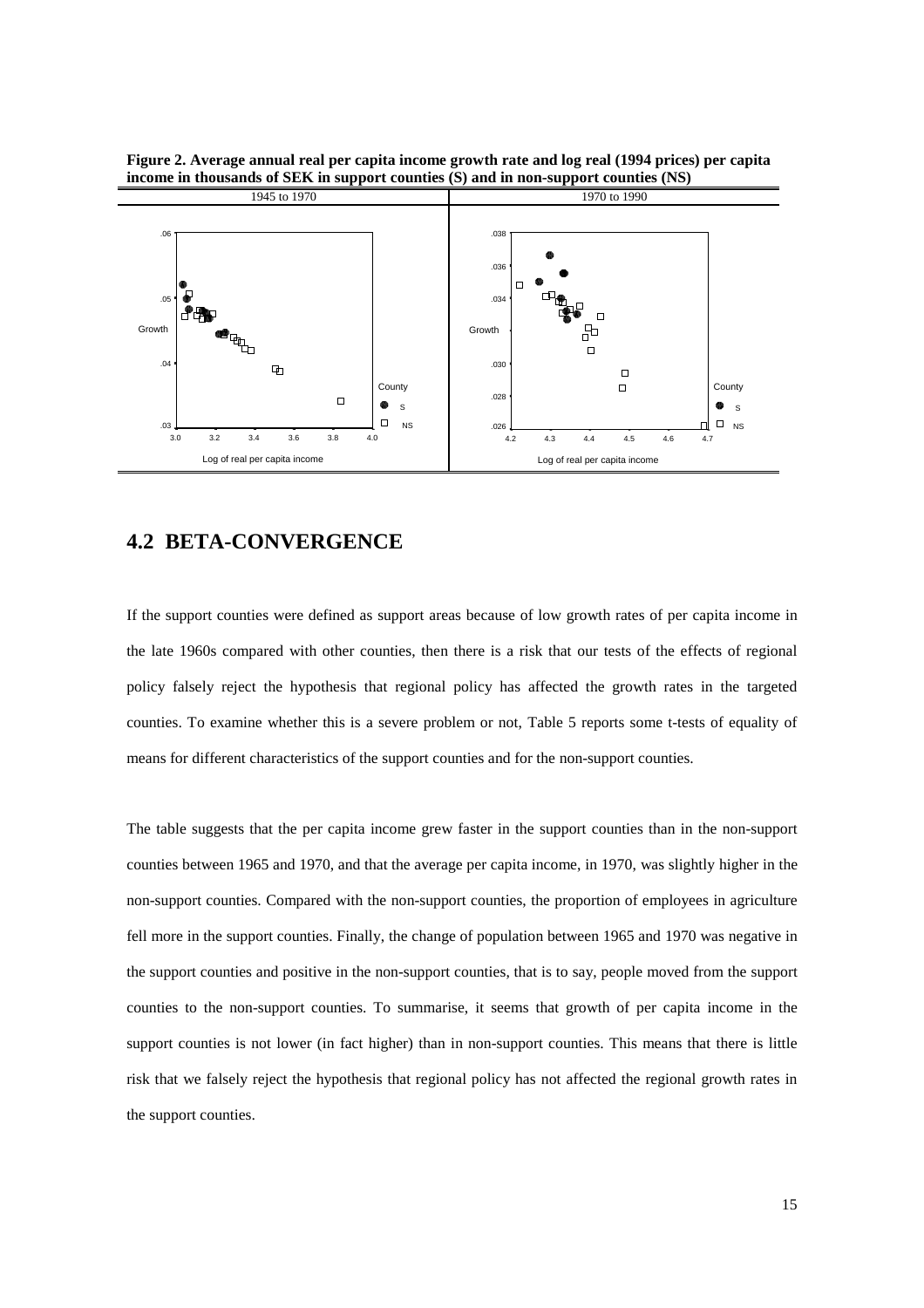| Variables <sup>*</sup> | Description                                        | Non-support | Support  | t-value           |
|------------------------|----------------------------------------------------|-------------|----------|-------------------|
|                        |                                                    | counties    | counties |                   |
|                        |                                                    | Mean        | Mean     |                   |
| INC70                  | Real per capita income, 1970 (K.SEK)               | 80.9        | 75.7     | 1.55              |
| <b>INC6570</b>         | Change of real per capita income, 1965-70 (%)      | 3.44        | 3.99     | $-2.16^b$         |
| AGR70                  | Proportion of employees in agriculture, 1970 (%)   | 8.96        | 9.95     | $-0.51$           |
| AGR6570                | Change of Proportion of employees in agriculture,  | $-3.58$     | $-6.56$  | $3.28^{a}$        |
|                        | 1965-70 (%)                                        |             |          |                   |
| IND70                  | Proportion of employees in the industry, 1970 (%)  | 33.05       | 28.56    | 1.38              |
| <b>IND6570</b>         | Change of proportion of employees in the industry, | 1.35        | 1.29     | 0.07              |
|                        | 1965-70 (%)                                        |             |          |                   |
| POP6570                | Change of population, $1965-70$ (%)                | 4.83        | $-0.64$  | 3.29 <sup>a</sup> |

**Table 5. T-tests for equality of means**

Note:  $\alpha$ ,  $\beta$  and  $\alpha$  indicate significance at 1, 5 and 10 % respectively, using a two-tailed t-test.

\* The variables are described in detail in Table A1 in the Appendix.

Table 6 reports the results of the regressions. Columns 1 and 2 present the results from model 1a, columns 3 and 4 the results from model 1b, and column 5 the results from the estimation of model 2. The table suggests that both the basic model (Cols. 1 and 3) and the extended model (Cols. 2 and 4) explain the process of convergence relatively well ( $R^2_{adj}$  about 0.8-0.9). All Swedish counties have β-converged both between 1945 and 1970 and between 1970 and 1990. The speed of convergence is 3-3.5% per year in the basic model. The test of stability of the β-coefficients for the basic model suggests that there has been no changes in the process of convergence between the period 1945-1970 and 1970-1990.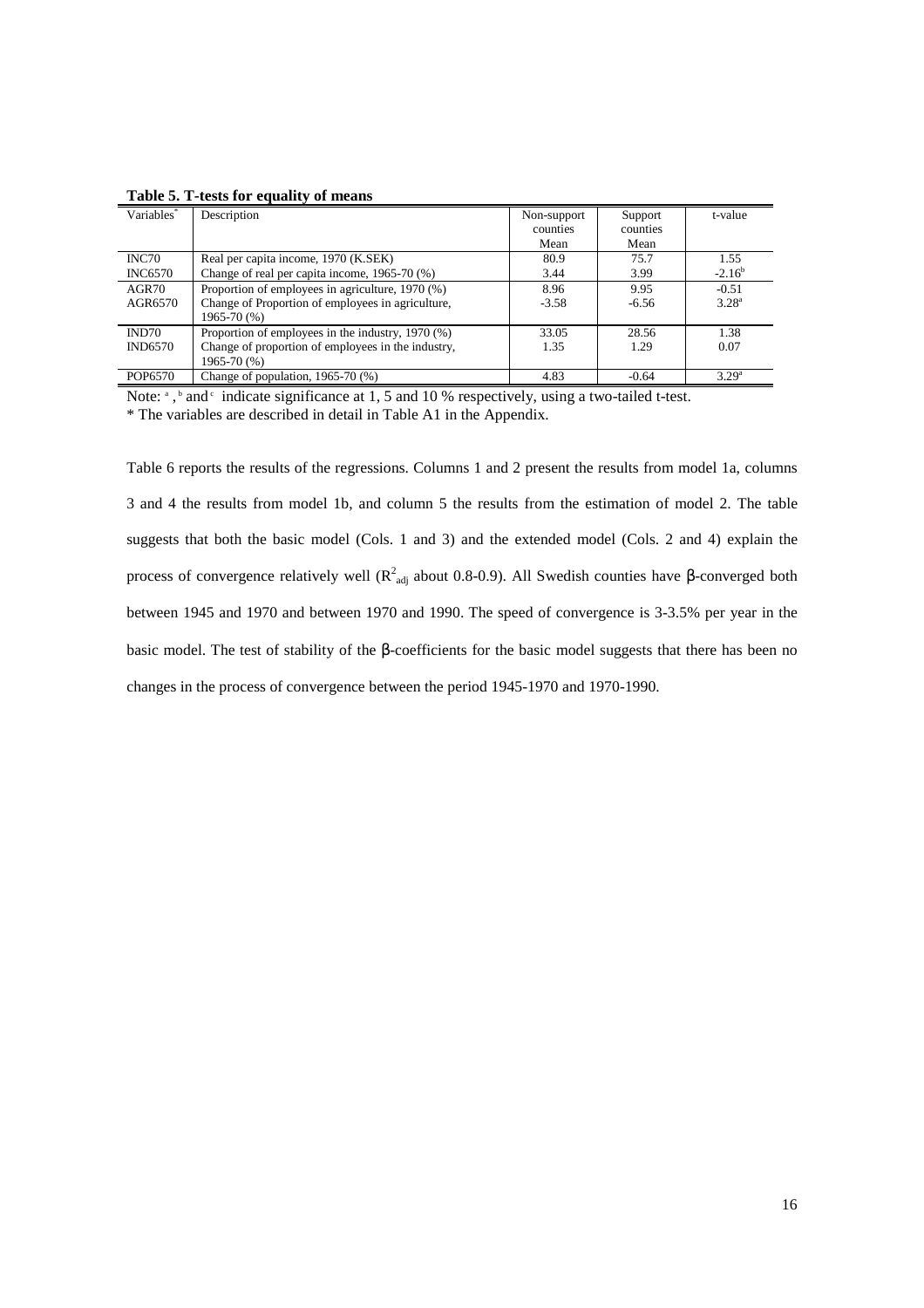| Dependent variable: Average annual real per capita income growth rate. |                      |                        |                |                        |                        |  |
|------------------------------------------------------------------------|----------------------|------------------------|----------------|------------------------|------------------------|--|
| Model                                                                  |                      | 1a                     |                | 1 <sub>b</sub>         |                        |  |
| Period                                                                 | 1945-70              |                        | 1970-90        |                        | 1970-90                |  |
| Col.                                                                   | $\mathbf{1}$         | $\overline{2}$         | $\overline{3}$ | $\overline{4}$         | $\overline{5}$         |  |
| Constant                                                               | $0.113^{a}$          | $0.141^{a}$            | $0.141^{a}$    | $0.187$ <sup>a</sup>   | $0.190^{\rm a}$        |  |
|                                                                        | 31.81                | 12.28                  | 14.53          | 11.44                  | 8.04                   |  |
| $\beta$                                                                | $0.030$ <sup>a</sup> | $0.047$ <sup>a</sup>   | $0.034^{a}$    | $0.057$ <sup>a</sup>   | $0.055^{\text{a}}$     |  |
|                                                                        | 12.88                | 4.95                   | 7.76           | 5.21                   | 3.85                   |  |
| AGR                                                                    |                      | $-0.0001b$             |                | $-0.0003$ <sup>a</sup> | $-0.0003$ <sup>a</sup> |  |
|                                                                        |                      | $-2.66$                |                | $-3.77$                | $-3.25$                |  |
| $\mathop{\rm IND}\nolimits$                                            |                      | $-0.0001$ <sup>b</sup> |                | $-8.88E - 05^a$        | $-0.0001^b$            |  |
|                                                                        |                      | $-2.71$                |                | $-3.65$                | $-2.29$                |  |
| <b>MIGRATION</b>                                                       |                      | 0.146 <sup>c</sup>     |                | 0.130 <sup>b</sup>     | 0.057                  |  |
|                                                                        |                      | 1.72                   |                | 2.16                   | 0.61                   |  |
| <b>AREA</b>                                                            |                      | 0.001 <sup>b</sup>     |                | 0.0002                 |                        |  |
|                                                                        |                      | 2.15                   |                | 0.40                   |                        |  |
| GVTEXP85                                                               |                      |                        |                |                        | $-5.68E-05$            |  |
|                                                                        |                      |                        |                |                        | $-1.60$                |  |
| <b>SUPPORT</b>                                                         |                      |                        |                |                        | 2.49E-08               |  |
|                                                                        |                      |                        |                |                        | 0.59                   |  |
| $R^2$ ( $R^2_{\text{adj}}$ )                                           | 0.94(0.93)           | 0.95(0.94)             | 0.81(0.80)     | 0.90(0.87)             | 0.91(0.88)             |  |
| $\mathbf n$                                                            | 24                   | 24                     | 24             | 24                     | 24                     |  |
| Test of $\beta$ -stability                                             | $\chi^2 = 1.51$      | $\chi^2 = 0.77$        |                |                        |                        |  |
| Test of AREA-stability                                                 |                      | $\chi^2 = 3.19$        |                |                        |                        |  |

**Table 6. Real per capita income convergence and regional policy**

Note: t-statistics in italics.  $\alpha$ ,  $\beta$  and  $\gamma$  indicate significance at 1, 5 and 10 % respectively, using a two-tailed test.

The regressions use non-linear regression to estimate the models. For models 1a and 1b the estimation method is SUR (see Johnston, 1984, pp. 337).

The test of β-stability tests (using a Wald-test) the hypothesis that the  $\beta$  in model 1a equals the  $\beta$  in model 1b. The test of AREA stability tests (using a Wald-test) whether the support counties follow a different convergence process after 1970, i.e. the hypothesis  $H_0: \phi_1 = \gamma_1$  for model 1a and 1b.

Measures of the proportion of employees in agriculture and in industry to control for sectoral shocks, measures of net migration into county *i* to control for effects of labour mobility, and support county dummies to test if per capita income in the support counties grows faster after 1970, are included in the models in columns 2 and 4. Inclusion of the control variables in model 1a affects  $R^2_{adj}$  marginally. That is to say, convergence among counties before 1970 is, to a large extent, a function of the counties' initial per capita income. For the period after 1970, inclusion of the control variables is more important ( $R^2_{adj}$ ) increases from 0.80 to 0.87). Real per capita income in counties which are more dependent on agriculture and industry grows more slowly.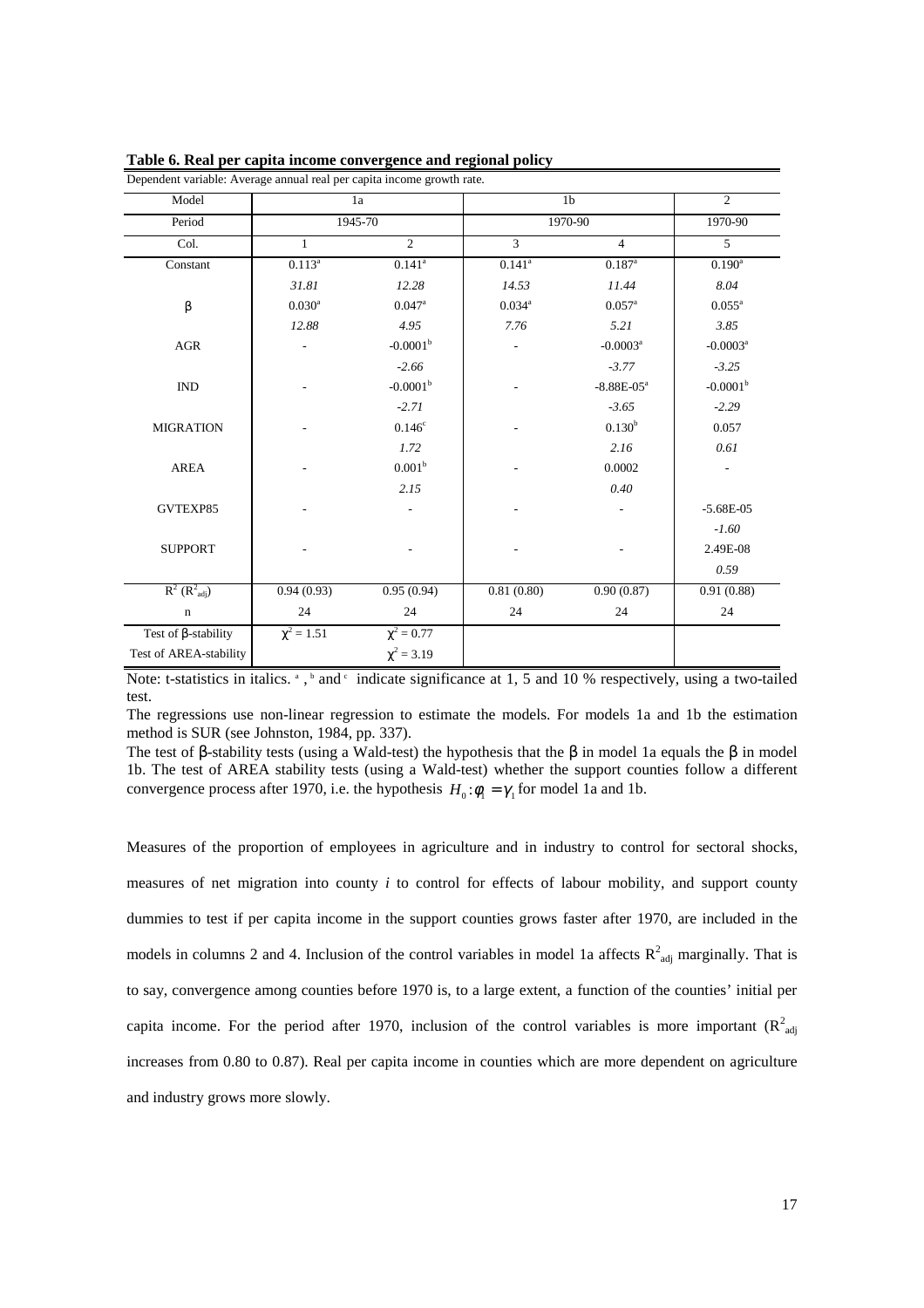The results give no support for the idea, which was discussed in section 2.1 and which is often put forward in official motivations for different types of regional policy support, that regional per capita income tends to diverge over time. Instead, it seems as if regions converge, and that factors which lead to convergence of per capita income are more important than factors which lead to divergence.

Do regional policies work? Table 6 suggests that the support counties do not grow faster than other counties after 1970 (AREA is insignificant). The test of the AREA stability hypothesis, that is to say the test of the hypothesis  $H_0: \phi_1 = \gamma_1$ , is not rejected at the 10 % level. The result indicates that, compared with the preceding period, support counties grow more slow after the introduction of a regional policy program.

In model 2 the role of selective regional policy supports granted to the industry and the role of government expenditures are tested. The result of the estimations suggests that counties which get more support per capita and where government expenditures are relatively more important do not converge faster than other counties (both SUPPORT and GVTEXP85 are insignificant).<sup>19</sup>

The fact that targeted areas have not converged faster than non-support counties and selective regional policy support does not affect regional growth rates of per capita income suggests that regional policy has been ineffective in this sense.<sup>20</sup> As we argued in section 2.1, there are several possible explanations for why regional policy support may not affect the regional growth rates of per capita income. One explanation is probably that the supports are relatively small compared with other sources of financing and that it is only a minor number of firms that are granted support.

Does this mean that the government should increase the regional policy supports? That is not evident, but at least, the following costs should be seriously taken into consideration. First, more supports mean higher

l

<sup>&</sup>lt;sup>19</sup> Sala-i-Martin (1996) refers to similar results for the United States.

<sup>&</sup>lt;sup>20</sup> However, the supports might have attained other objectives. They might for example have hindered migration from the support areas. Whether or not this and other objectives of regional policy have been reached are interesting questions for future research.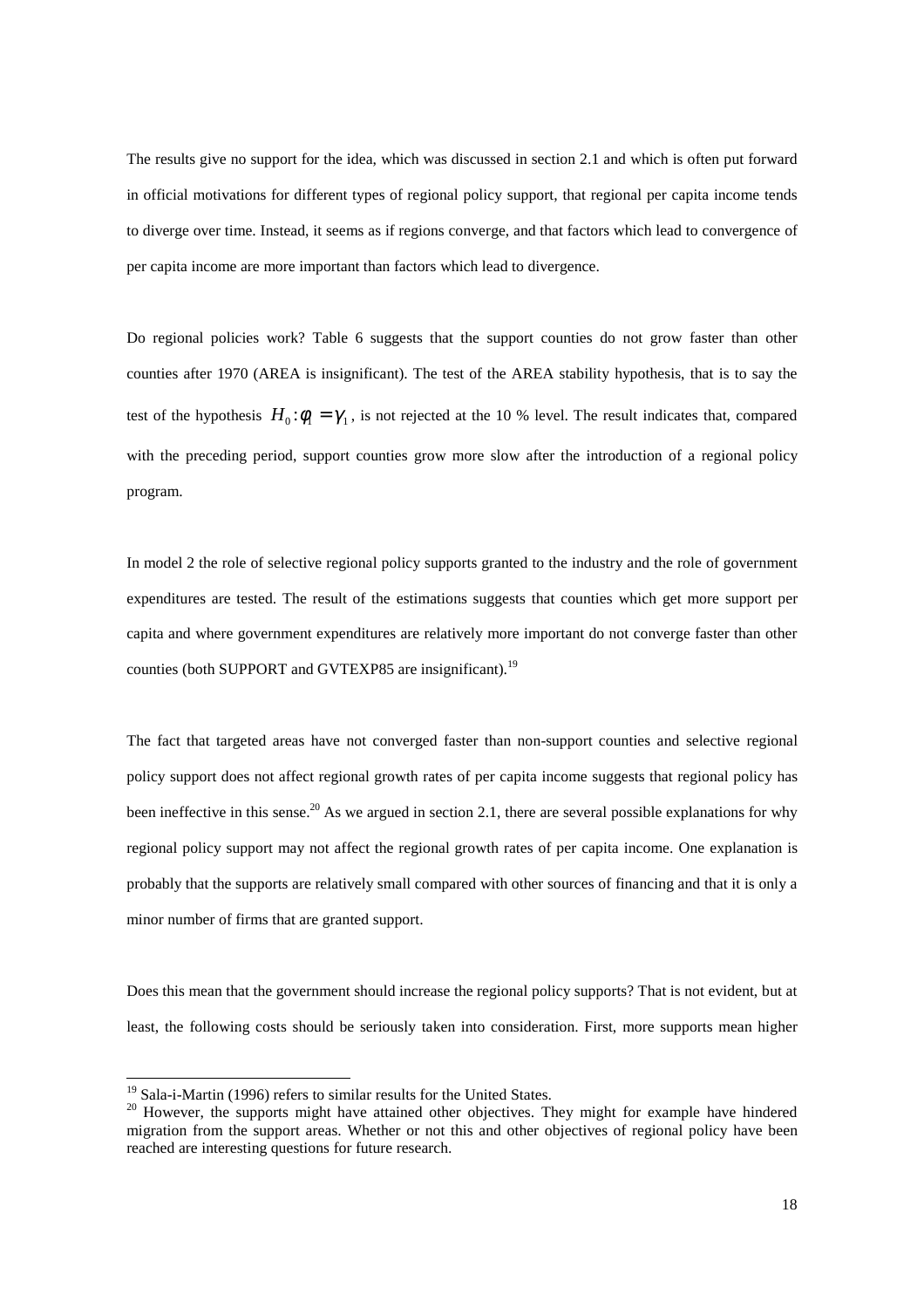taxes, which give rise to dead-weight losses and which have a negative effect on the functioning of the market economy. That is to say, if convergence is reached at the price of lower overall long-term growth of per capita income, then regions might become more equal, but average per capita income for all inhabitants (even the ones living in the targeted regions) will fall behind that of nations which experience higher growth of per capita income.<sup>21</sup> Second, more supports give potential recipients an incentive to invest more resources in unproductive activities such as lobbying. Third, subsidisation might also, as the results in Chapter 4 suggest, make the supported firms less productive over time.

### **5. SUMMARY**

-

The purpose of this paper has been to examine if average per capita income in Swedish counties diverges or converges after 1945, and whether Swedish regional policy has affected the process of divergence/convergence of real per capita income among counties. By examining the divergence/convergence process before and after the point in time when regional policy was introduced, and by comparing targeted support areas with non-support areas, we have found that: (a) real per capita income for Swedish counties has converged since 1945, (b) targeted support counties have not grown faster than other counties after the introduction of the regional policy support program around 1970, (c) selective regional policy supports, which constitute an important part of Swedish regional policy, and government expenditures, do not affect the regional growth rates.

 $21$  An indication of the importance for all regions of the overall growth of per capita incomes in a country can be illustrated by the case of Sweden. In 1970 Sweden was the third richest country in the world. Since about 1970 Sweden has developed less well; in 1991 Sweden was the twelfth richest country and in 1993 Sweden ranked as number seventeen, see Henrekson (1996). That is to say, in 1970 Swedish counties belonged to the richest regions of the world but today, although they are more equal, they do not belong to the richest ones anymore.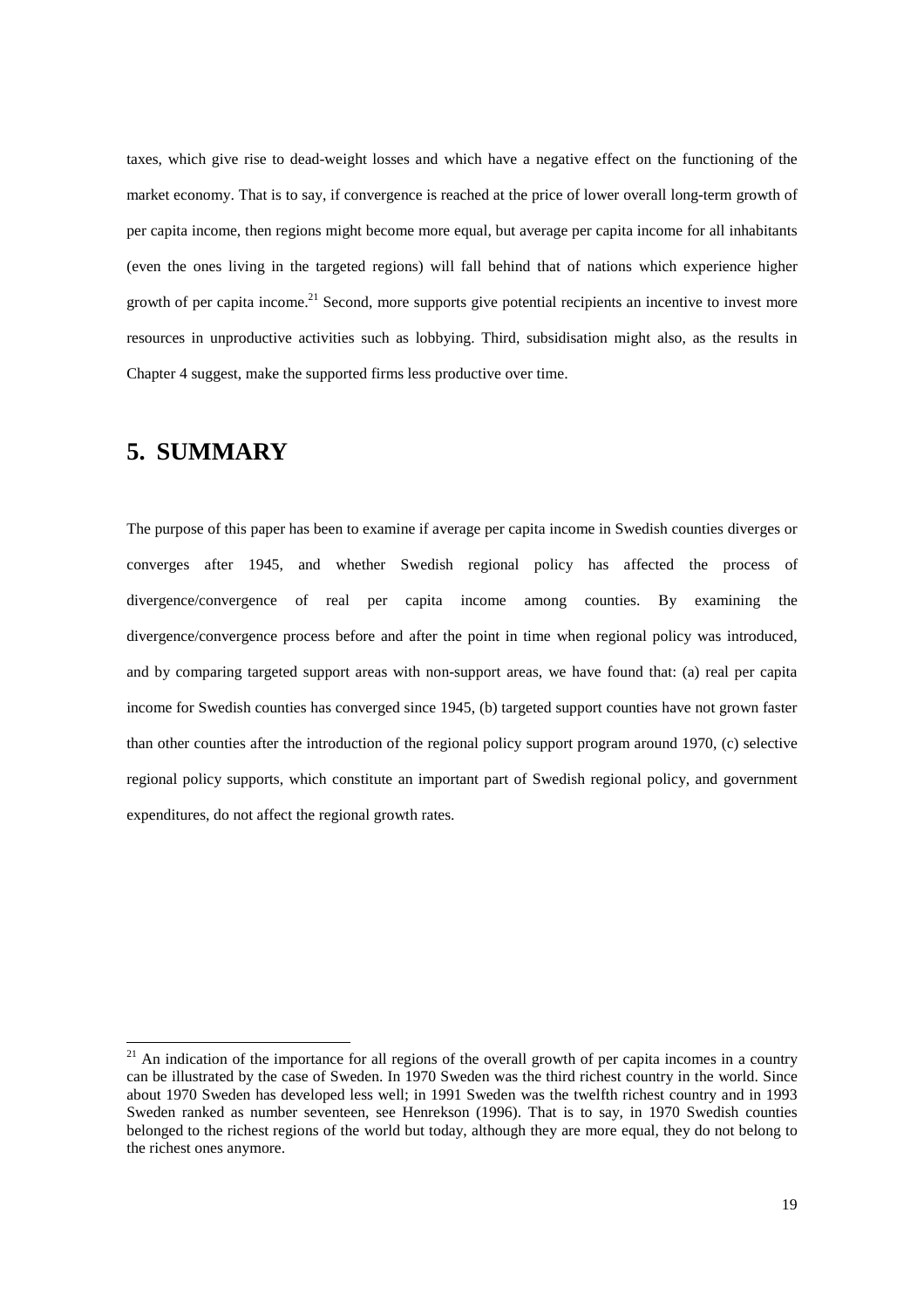# **6. APPENDIX 1**

| Variable          | Description                                                          | Source                                             |
|-------------------|----------------------------------------------------------------------|----------------------------------------------------|
| INC45             | Average real (1994 prices) per capita income per county, 1945.       | Tax Assessments 1946, Tab. 10, p. 79. <sup>a</sup> |
| INC70             | Average real (1994 prices) per capita income per county. 1970.       | Income and Wealth Statistics 1970,                 |
|                   |                                                                      | Tab. 18, p. 118. <sup>a</sup>                      |
| INC90             | Average real (1994 prices) per capita income per county. 1979.       | Statistical Abstract of Sweden, 1992,              |
|                   |                                                                      | Tab. 229, p. 202. <sup>a</sup>                     |
| AGR45             | Number of employees in agriculture as proportion of all              | Tax Assessments 1946, Tab. 10. <sup>a</sup>        |
|                   | employees, per county in 1945.                                       |                                                    |
| AGR70             | Number of employees in agriculture as proportion of all              | Income and Wealth Statistics 1970,                 |
|                   | employees, per county in 1970.                                       | Tab. 24. <sup>a</sup>                              |
| IND <sub>45</sub> | Number of employees in industry as proportion of all employees,      | Tax Assessments 1946, Tab. 10. <sup>a</sup>        |
|                   | per county in 1945.                                                  |                                                    |
| IND70             | Number of employees in industry as proportion of all employees,      | Income and Wealth Statistics 1970,                 |
|                   | per county in 1970.                                                  | Tab. 24. <sup>a</sup>                              |
| <b>MIGR4570</b>   | Average annual net migration into county <i>i</i> between 1945 and   | Vital statistics, various issues. <sup>a</sup>     |
|                   | 1970.                                                                |                                                    |
| <b>MIGR7090</b>   | Average annual net migration into county <i>i</i> between 1970 and   | Vital statistics, various issues. <sup>a</sup>     |
|                   | 1990.                                                                |                                                    |
| <b>AREA</b>       | Dummy. 1 for the counties that largely belong to a support area      | See NUTEK 1993:43 or Figure A1                     |
|                   | (Jämtland, Norrbotten, Västerbotten, Älvsborg, Gävleborg,            | below for a description of the support             |
|                   | Kopparberg, Värmland, Västernorrland). 0 otherwise.                  | areas.                                             |
| <b>SUPPORT</b>    | Allocation among counties of selective regional policy supports      | <b>NUTEK</b>                                       |
|                   | between 1970 and 1990.                                               |                                                    |
| GVTEXP85          | Allocation of all government expenditures among regions for the      | SOU 1989:65, Encl. 1, Tab. 3.                      |
|                   | fiscal year of 1985/86.                                              |                                                    |
| Table 5 data      |                                                                      |                                                    |
| <b>INC6570</b>    | Change of real per capita income between 1965 and 1970 (%).          | INC70: see above.                                  |
|                   | $(=(INC70-INC65)/INC65)*100)$ . INC65 is average real (1994)         | INC65: Tax Assessments and                         |
|                   | prices) per capita income per county in 1965.                        | distribution of income and property,               |
|                   |                                                                      | 1966. Tab. 18 Col. 10-11. <sup>a</sup>             |
| AGR6570           | Change of proportion of employees in agriculture between 1965        | AGR70: see above.                                  |
|                   | and 1970 $%$ ). (=( $(AGR70-AGR65)/AGR65$ )*100). AGR65 is           | AGR65: Tax Assessments and                         |
|                   | number of employees in agriculture as proportion of all              | distribution of income and property,               |
|                   | employees, per county in 1965.                                       | 1966. Tab. 17 Col. 5, 39.ª                         |
| <b>IND6570</b>    | Change of proportion of employees in the industry between 1965       | IND70: see above.                                  |
|                   | and 1970 (%). $(=(\text{IND70-IND65})/\text{IND65})*100$ ). IND65 is | IND65: Tax Assessments and                         |
|                   | number of employees in the industry as proportion of all             | distribution of income and property,               |
|                   | employees, per county in 1965.                                       | 1966. Tab. 17 Col. 13, 39.ª                        |
| POP6570           | Change of population, (%), 1965-1970.                                | Statistics Sweden.                                 |

### **Table A1. Description of variables**

<sup>a</sup> Statistics Sweden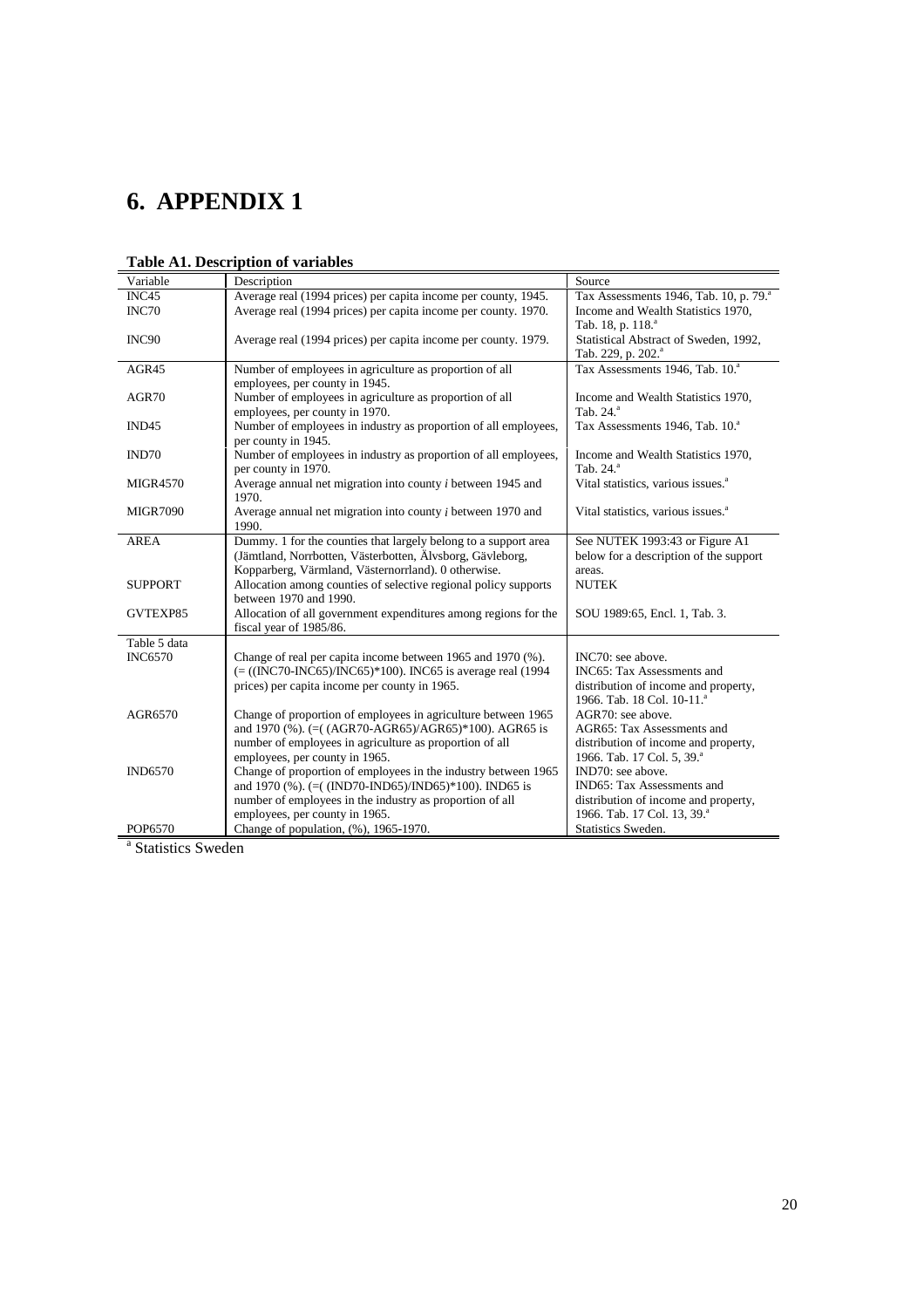**Figure A1. Support counties and support areas**



Note: Shaded counties have been defined as support areas (Jämtland, Norrbotten, Västerbotten, Älvsborg, Gävleborg, Kopparberg, Värmland, Västernorrland). Shaded areas below dotted lines in the southern part of the support area do not belong to support areas 1, 2 and/or the transport support area (see NUTEK 1993:43 for a more detailed description of the support areas).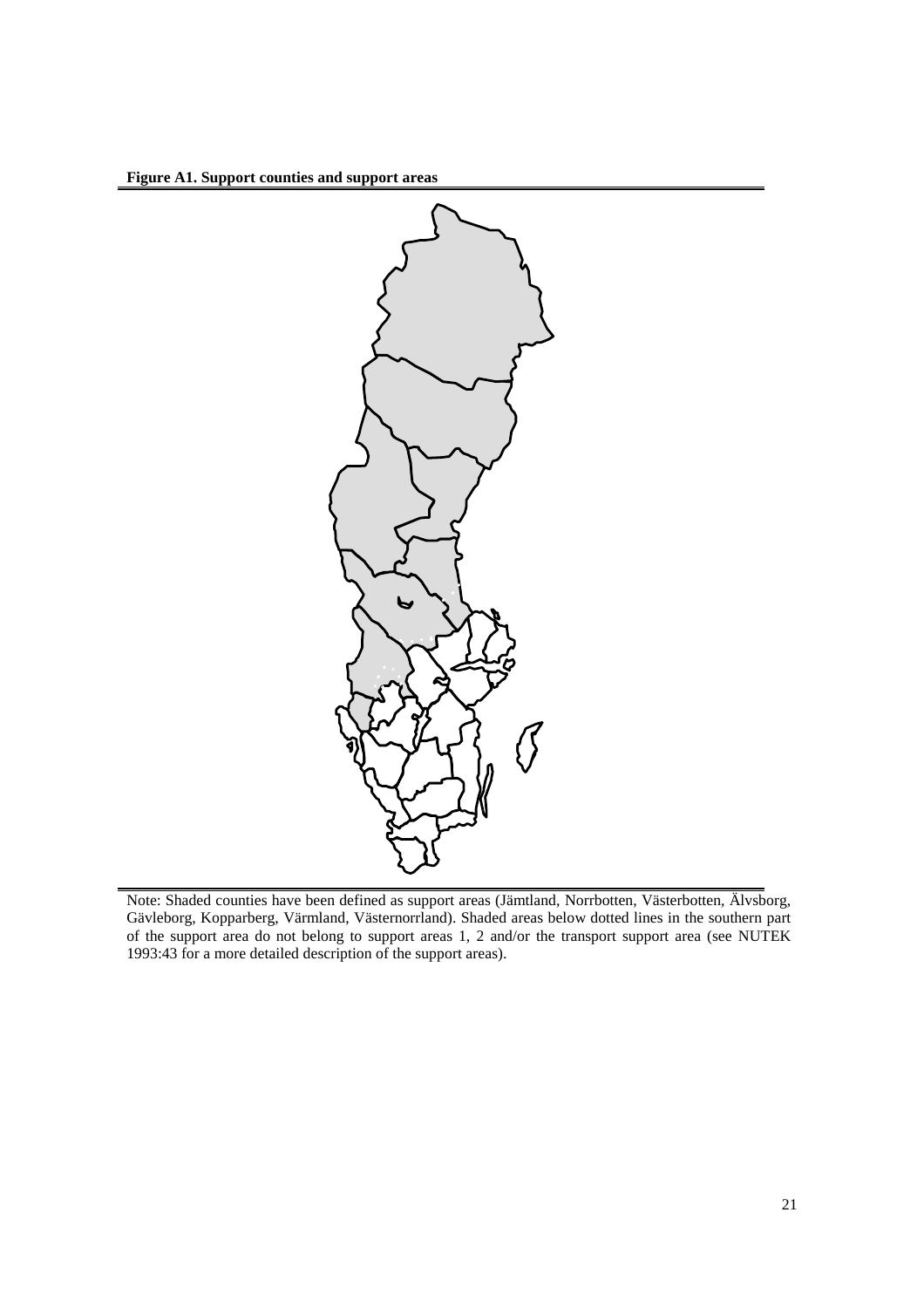### **7. REFERENCES**

- − Armstrong, H A, (1995), "Convergence among regions of the European Union, 1950-1990". *Papers in Regional Science*, Vol. 74, No. 2, pp. 143-152.
- − Armstrong, H A, Taylor, J, & Williams, A, (1997), "Regional policy". Ch. 7 in Artis, J, & Lee, N, (ed.) (1997), *The economics of the European Union*. Oxford University Press. New York.
- − Barro, R J, (1996), "Determinants of economic growth: A cross-country empirical study". *NBER Working paper series*, No. 5698.
- − Barro, R J, & Sala-i-Martin, X X, (1991), "Convergence across states and regions". *Brookings Papers on Economic Activity*, pp. 107-182.
- − Barro, R J, & Sala-i-Martin, X X, (1995), *Economic growth*. McGraw-Hill. New York.
- − Baumol, W J, (1990), "Entrepreneurship: Productive, unproductive, and destructive". *Journal of Political Economy*, Vol. 98, No. 5, pp. 893-921.
- − Baumol, W J, Nelson, R R & Wolff, E N, (1994), "Introduction: The convergence of productivity, its significance, and its varied connotations". Ch. 1 in Baumol, W J, et al, (ed.), (1994), *Convergence of productivity: Cross-national studies and historical evidence.* Oxford University Press. Oxford.
- − Bohm, P & Lind, H, (1988), "Sysselsättningseffekter av sänkt arbetsgivaravgift i Norrbotten 1984- 1986". *Research Papers in Economics* 1988:1 RS. University of Stockholm, Dept. of Economics.
- − Burton, J, (1983), *Picking Losers … ?*. The Institute of Economic Affairs. London.
- − Dahmén, E, (1998), "Technology, Technique and Entrepreneurial Activity in Economic theory: An historical outline". Pp. 61-80 in Odhnoff, J, & Svedin, U, (ed), 1998, *Technological systemic changes and economic theories*. Swedish Council for Planning and Coordination of Research, Report 1998:5.
- − de la Fuente, A & Vives, X, (1995), "Infrastructure and education as instruments of regional policy: Evidence from Spain. *Economic Policy*, No. 20, April, pp.13-51.
- EU (1995a), *Europeiska unionens stöd och lån Vägledning till gemenskapens finansiering*. Byrån för Europeiska gemenskapernas officiella publikationer.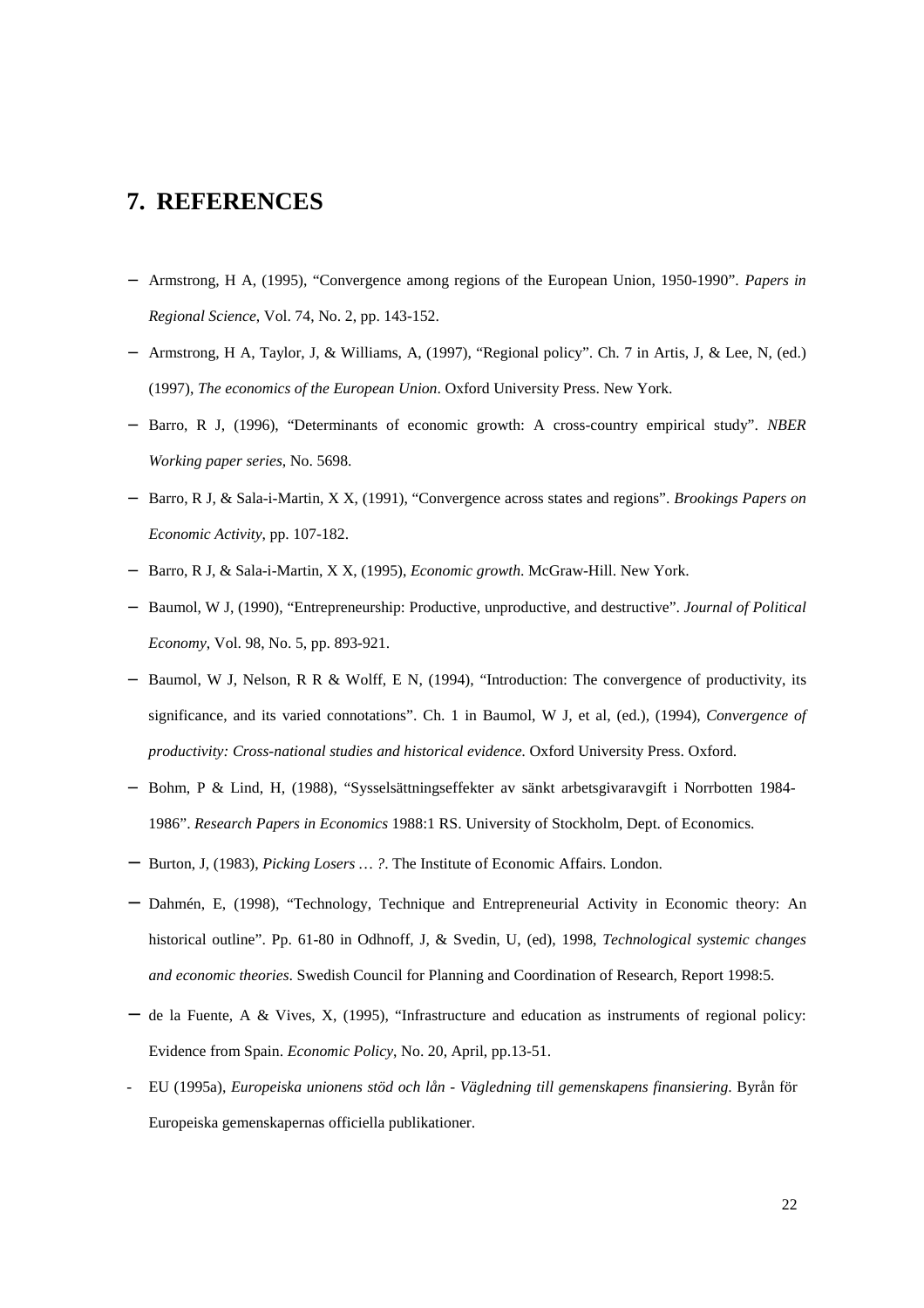- − EU (1995b), *Fjärde översikten från kommissionen av statliga stöd i Europeiska gemenskapen inom tillverkningsindustrin och vissa andra sektorer.* KOM (95) 365 slutlig, Bryssel.
- − Fagerberg, J & Verspagen, B, (1996), "Heading for divergence? Regional growth in Europe reconsidered". *Journal of Common Market Studies*, Vol. 34, No. 3, pp. 431-448.
- − Fölster, S & Henrekson, M, (1998), "Growth effects of government expenditures and taxation in rich countries". Mimeo, The Research Institute of Industrial Economics (IUI), Stockholm.
- − Henrekson, M, (1996), "Sweden's relative economic performance: lagging behind or staying on the top?". *Economic Journal*, Vol. 106, November, pp. 1747-1759.
- − Hillman, A, (1982), "Declining industries and political-support protectionist motives". *American Economic Review*, Vol. 72, No. 5, pp. 1180-1187.
- − Jones, R, (1996), *The politics and economics of the European Union*. Edward Elgar. Cheltenham, UK.
- − Johnston, J, (1984), *Econometric methods*. McGraw-Hill, Singapore.
- − Krugman, P, (1991), "Increasing returns and economic geography". *Journal of Political Economy*, Vol. 99, No. 3, pp. 483-499.
- − Lavoie, D, (1985), *National economic planning What is left?*. Ballinger Publishing Company. Cambridge, Massachusetts.
- − Magee, S P, (1997), "Endogenous protection: The empirical evidence". Chapter 24 in Mueller, D C, (1997), *Perspectives on public choice: A handbook*. Cambridge University Press. New York.
- − Neven, D & Gouyette, C, (1995), "Regional convergence in the European Community". *Journal of Common Market Studies*, Vol. 33, No. 1, pp. 47-65.
- − NUTEK 1993:43, *Värdet av regionalpolitiken*. NUTEK. Stockholm.
- − NUTEK 1993:44, *Regionalpolitiskt företagsstöd: Effekter på regional och nationell omvandling 1975- 1991*. NUTEK. Stockholm.
- − NUTEK (1994), *Statsbudgetens regionala fördelning*. NUTEK. Stockholm.
- − NUTEK (1995), *Statens roll i riskkapitalförsörjningen*. NUTEK. Stockholm.
- − Olson, M, (1982), *The rise and decline of nations: Economic growth, stagflation, and social rigidities*. Yale University Press. New Haven.